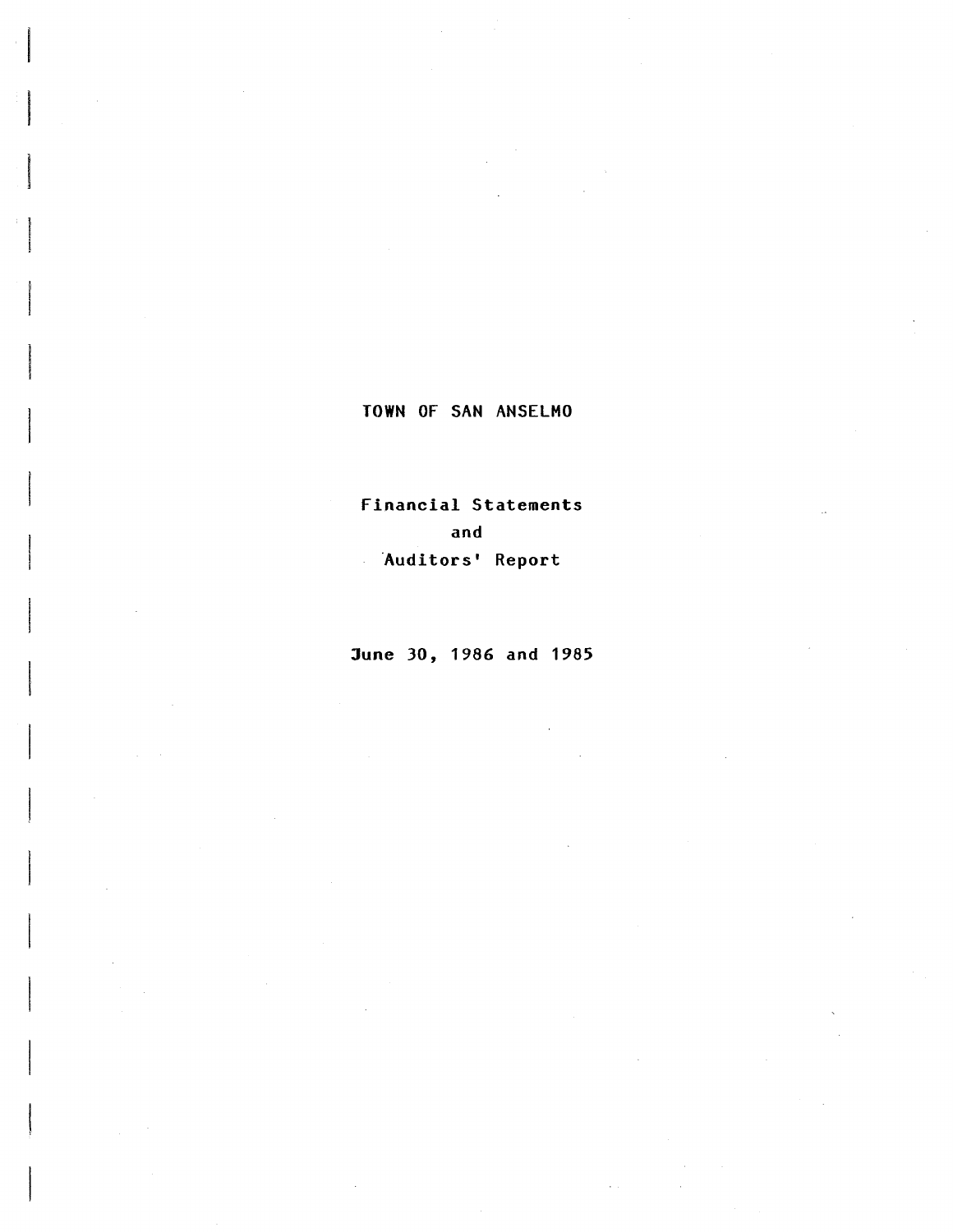#### JUNE 30, 1986 AND 1985

#### TABLE OF CONTENTS

Independent Auditors' Report

 $\frac{1}{2}$ 

 $\begin{array}{c} \hline \end{array}$ 

 $\begin{array}{c} \hline \end{array}$ 

I I

 $\overline{\phantom{a}}$ 

I

Combined Financial Statements - Overview (General Purpose Financial Statements): Combined Balance Sheets - All Fund Types and Account Groups...........Exhibit A Combined Statements of Revenues, Expenditures, and Changes in Fund Balances - All Governmental Fund Types - GAAP Basis............Exhibit B Combined Statements of Revenues, Expenditures, and Changes in Fund Balances - Budget and Actual - General and Special Revenue Fund Types - Budget~ry Basis ••••••••••••••••••••••••••••.••• Exhibit C Statements of Revenue, Expenses and Changes in Retained Earnings - Proprietary Fund •••••••••••••••••••••••••••••••••••.••••• Exhibit D Statements of Changes in Financial Position - Proprietary Fund........Exhibit E Notes to the Financial Statements Supplementary Financial Information: General Fund: Balance Sheets •••••••••••••••••••••••••••••••••••••••••••••••••••••• Exhibit F Statements of Revenues, Expenditures, and Changes in Fund Balances - Budget and Actual - Budgetary Basis •.•••••••••••.•••••• Exhibit G Special Revenue Funds: Combining Balance Sheets ••••••••••••••••.••••••••••••••••••.•••••••• Exhibit H Combining Statements of Revenues, Expenditures, and Changes in Fund Balances - Budgetary Basis~ •••.•.••••••••••••••••••••••••• Exhibit I Schedule of Federal Financial Assistance...............................Schedule 1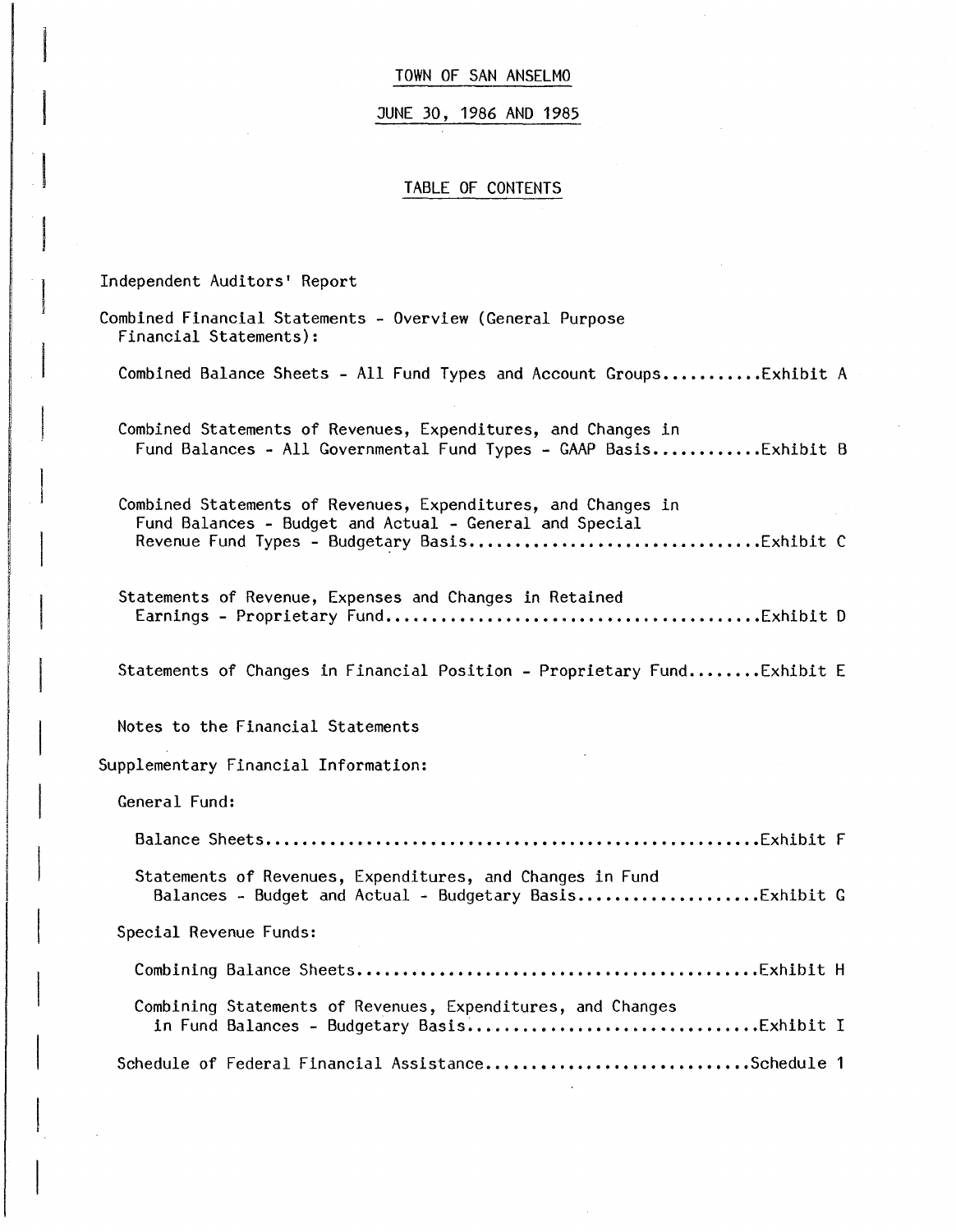## LINDQUIST, VON HUSEN & JOYCE

CERTIFIED PUBLIC ACCOUNTANTS

E. EUGENE DENKO DUANE L. FRISBIE PAUL E. CAMERON RODERICK E. JOHNSON S. SCOTT SEAMANDS STEPHEN D. TONJES

The Honorable Town Council, Town of San Anselmo

We have examined the general purpose financial statements of the Town of San Anselmo, California as of and for the years ended June 30, 1986 and 1985, as listed in the table of contents. Our examinations were made in accordance with generally accepted auditing standards and the standards for financial and generally accepted auditing standards and the standards for financial and<br>compliance audits contained in the Standards for Audit of Governmental contained in the Standards for Organizations, Programs, Activities, and Functions, issued by the U.S. General Accounting Office, and accordingly, included such tests of the accounting records and such other procedures as we considered necessary in the circumstances.

In our opinion, the general purpose financial statements referred to above present fairly the financial position of the Town of San Anselmo, California at June 30, 1986 and 1985, and the results of its operations and the changes in financial position of its proprietary fund type for the years then ended, in conformity with generally accepted accounting principles applied on a basis consistent with that of the preceding year.

Our examination was made for the purpose of forming an opinion on the general purpose financial statements taken as a whole. The combining and individual fund financial statements and Schedule of Federal Financial Assistance listed in the table of contents are presented for purposes of additional analysis and are not a required part of the general purpose financial statements of the Town of San Anselmo, California. Such information has been subjected to the auditing procedures applied in the examination of the general purpose financial statements and, in our opinion, is fairly stated in all material respects in relation to the general purpose financial statements taken as a whole.

Lindquest, not Husen & Joyce

August 26, 1986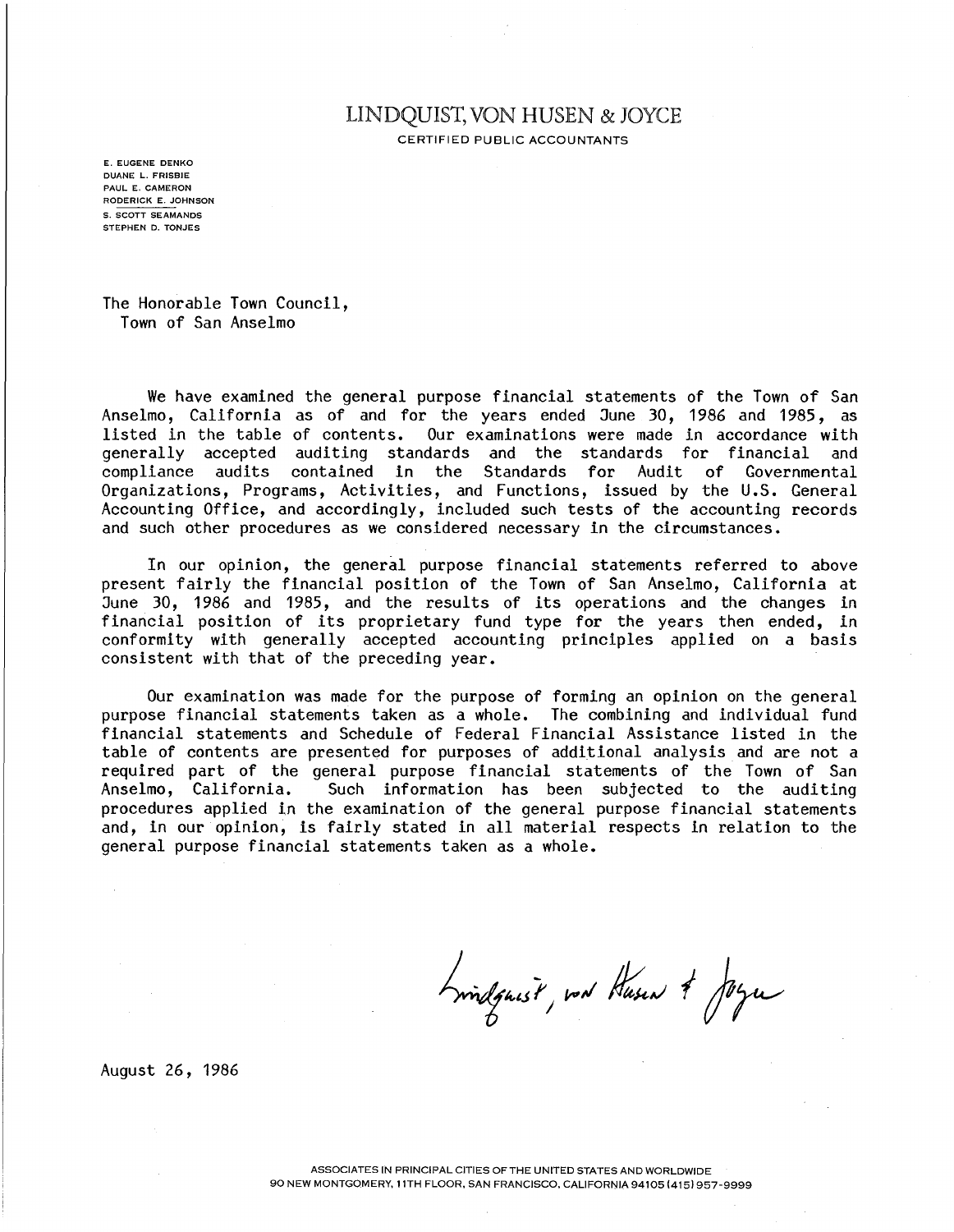## COMBINED BALANCE SHEETS - ALL FUND TYPES AND ACCOUNT GROUPS

#### JUNE 30, 1986 AND 1985

|                                         | Governmental<br>Fund Types |                    | Fiduciary<br>Proprietary<br>Fund Types<br>Fund Types |               | Account Groups             |                              | Totals<br>(Memorandum Only) |                                                  |  |
|-----------------------------------------|----------------------------|--------------------|------------------------------------------------------|---------------|----------------------------|------------------------------|-----------------------------|--------------------------------------------------|--|
| <b>ASSETS</b>                           | General                    | Special<br>Revenue | Internal<br>Service                                  | Agency        | General<br>Fixed<br>Assets | General<br>Long-Term<br>Debt | June 30,<br>1986            | June $30,$<br>1986<br>(Restated -<br>See Note 8) |  |
|                                         |                            |                    |                                                      |               |                            |                              |                             |                                                  |  |
| Cash and investments                    | 597,882<br>S.              | 194,802<br>-S      | S.<br>95,826                                         | 330,705<br>S. |                            |                              | \$1,219,215                 | 930,974<br>S.                                    |  |
| Accounts receivable and accrued revenue | 211,605                    | 85,567             |                                                      |               |                            |                              | 297,172                     | 314,239                                          |  |
| Due from other funds                    | 68,940                     |                    |                                                      |               |                            |                              | 68,940                      |                                                  |  |
| Project assessment receivables (Note 2) | 50,986                     |                    |                                                      |               |                            |                              | 50,986                      | 57,064                                           |  |
| Prepaid flood insurance (Note 3)        | 17,864                     |                    |                                                      |               |                            |                              | 17,864                      | 11,836                                           |  |
| Restricted assets - cash                | 6,611                      |                    |                                                      |               |                            |                              | 6,611                       | 14,364                                           |  |
| Fixed assets                            |                            |                    |                                                      |               | \$4,258,724                |                              | 4,258,724                   | 4,235,076                                        |  |
| Amount to be provided for retirement of |                            |                    |                                                      |               |                            |                              |                             |                                                  |  |
| long-term debt                          |                            |                    |                                                      |               |                            | S.<br>399,028                | 399,028                     | 264,280                                          |  |
| Total assets                            | 953,888                    | 280,369<br>S.      | 95,826<br>S.                                         | 330,705<br>S. | \$4,258,724                | 399,028<br>S.                | \$6,318,540                 | \$5,827,833                                      |  |
|                                         | <b>Pescetesca</b>          | 23338868           |                                                      |               | :ezeeesss                  | ----------                   | =982233822                  | =========                                        |  |

 $\sim$   $\alpha$ 

 $\sim$ 

The accompanying notes are an integral part of these financial statements.

EXHIBIT A (Continued)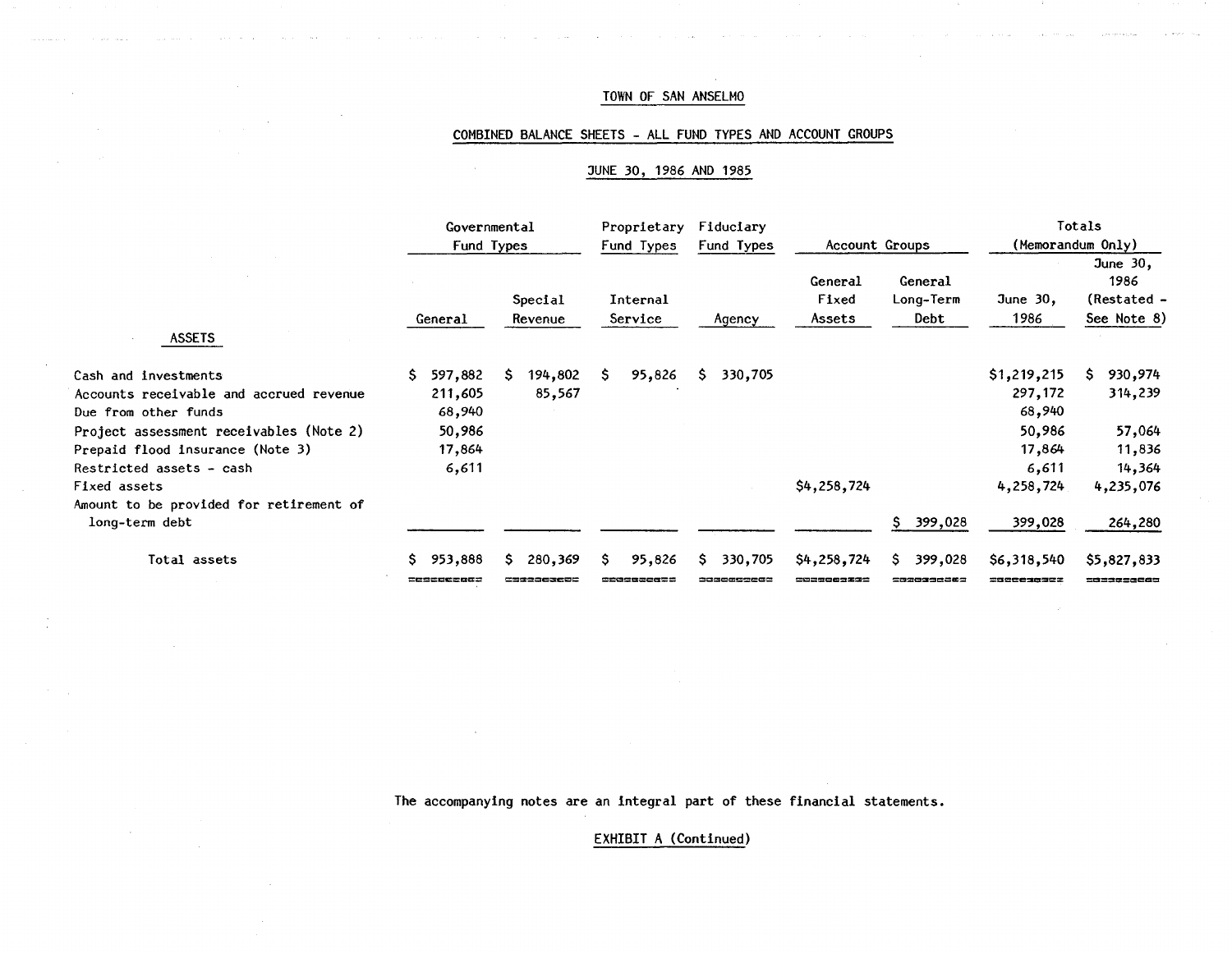| Totals<br>(Memorandum Only)                                                                                                                                                                  |
|----------------------------------------------------------------------------------------------------------------------------------------------------------------------------------------------|
|                                                                                                                                                                                              |
|                                                                                                                                                                                              |
| June 30,<br>1985<br>(Restated -<br>See Note 8)                                                                                                                                               |
|                                                                                                                                                                                              |
| Ŝ<br>71,402                                                                                                                                                                                  |
| 1,447<br>12,917                                                                                                                                                                              |
| 77,719                                                                                                                                                                                       |
| 98,725                                                                                                                                                                                       |
| 87,836                                                                                                                                                                                       |
| 350,046                                                                                                                                                                                      |
|                                                                                                                                                                                              |
| 82,522                                                                                                                                                                                       |
| 4,235,076                                                                                                                                                                                    |
| 9,114                                                                                                                                                                                        |
|                                                                                                                                                                                              |
| 222,081                                                                                                                                                                                      |
| 474                                                                                                                                                                                          |
| 57,064                                                                                                                                                                                       |
| 11,836                                                                                                                                                                                       |
| 300                                                                                                                                                                                          |
| 267,855                                                                                                                                                                                      |
| 591,465                                                                                                                                                                                      |
| 5,477,787                                                                                                                                                                                    |
| \$5,827,833<br>sasacossas                                                                                                                                                                    |
| 107,072<br>68,940<br>6,611<br>52,284<br>255,000<br>91,744<br>581,651<br>82,522<br>4,258,724<br>13,304<br>30,578<br>50,986<br>17,864<br>215<br>330,705<br>951,991<br>5,736,889<br>\$6,318,540 |

 $\mathcal{L}_{\text{max}}$  and  $\mathcal{L}_{\text{max}}$  and  $\mathcal{L}_{\text{max}}$ 

## COMBINED BALANCE SHEETS - ALL FUND TYPES AND ACCOUNT GROUPS

The accompanying notes are an integral part of these financial statements.

## EXHIBIT A (Concluded)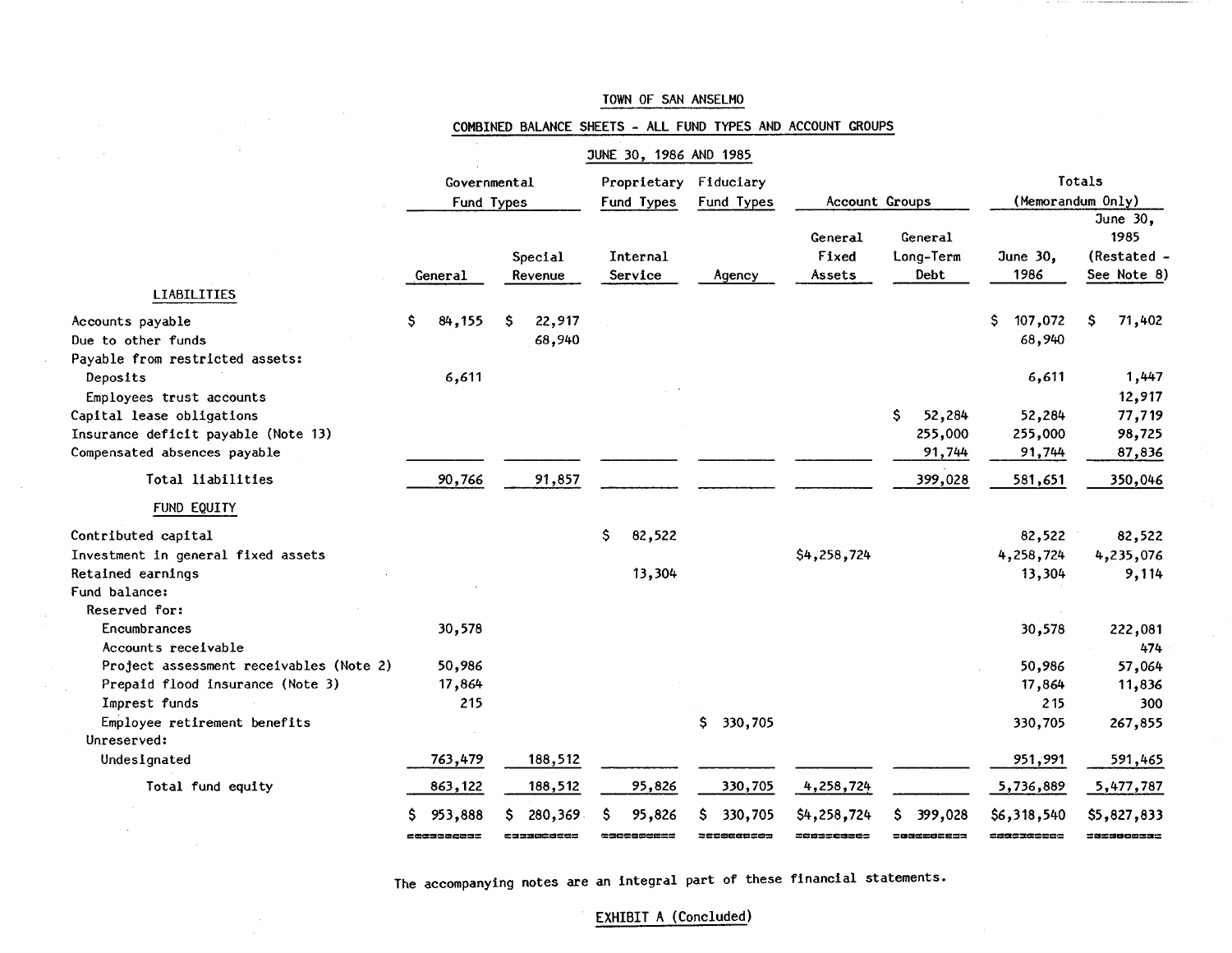## COMBINED STATEMENTS OF REVENUES, EXPENDITURES AND CHANGES IN

# FUND BALANCES - ALL GOVERNMENTAL FUND TYPES-GAAP BASIS

## YEARS ENDED JUNE 30, 1986 AND 1985

|                                      |             | Governmental Fund Types | Totals            |                   |  |  |
|--------------------------------------|-------------|-------------------------|-------------------|-------------------|--|--|
|                                      |             | Special                 |                   | (Memorandum Only) |  |  |
|                                      | General     | Revenue                 |                   | 1985              |  |  |
|                                      |             |                         |                   | (Restated -       |  |  |
|                                      |             |                         | 1986              | See Note 8)       |  |  |
| REVENUES (Note 1):                   |             |                         |                   |                   |  |  |
| Taxes                                | \$2,542,136 |                         | \$2,542,136       | \$2,221,114       |  |  |
| Licenses and permits                 | 306,428     |                         | 306,428           | 248,102           |  |  |
| Fines, forfeitures and penalties     | 169,949     |                         | 169,949           | 141,245           |  |  |
| Use of money and property            | 12,502      | \$<br>64,192            | 76,694            | 80,200            |  |  |
| Intergovernmental agencies           | 601,706     | 326,110                 | 927,816           | 887,166           |  |  |
| Charges for current services         | 340,990     |                         | 340,990           | 289,287           |  |  |
| Other revenues                       | 77,277      | 21,473                  | 98,750            | 91,994            |  |  |
| Total revenues                       | 4,050,988   | 411,775                 | 4,462,763         | 3,959,108         |  |  |
| EXPENDITURES:                        |             |                         |                   |                   |  |  |
| General government                   | 713,227     | 51,866                  | 765,093           | 575,793           |  |  |
| Public safety                        | 2,078,184   | 14,580                  | 2,092,764         | 1,961,778         |  |  |
| Public works                         | 822,793     | 19,270                  | 842,063           | 639,600           |  |  |
| Planning                             | 73,266      |                         | 73,266            | 64,448            |  |  |
| Library                              | 191,264     | 4,440                   | 195,704           | 174,393           |  |  |
| Parks and recreation                 | 243,860     |                         | 243,860           | 285,394           |  |  |
| Storm                                |             | 80,990                  | 80,990            | 198,533           |  |  |
| Total expenditures                   | 4, 122, 594 | 171, 146                | 4,293,740         | 3,899,939         |  |  |
| Excess (deficiency) of revenues over |             |                         |                   |                   |  |  |
| (under) expenditures before          |             |                         |                   |                   |  |  |
| operating transfers                  | (71, 606)   | 240,629                 | 169,023           | (59, 169)         |  |  |
| Other financing sources (uses):      |             |                         |                   |                   |  |  |
| Operating transfers in               | 349,600     | 88,159                  | 437,759           | 291,706           |  |  |
| Operating transfers out              | (88, 159)   | (349,600)               | (437,759)         | (291, 706)        |  |  |
| Total other financing sources        |             |                         |                   |                   |  |  |
| (uses)                               | 261,441     | (261, 441)              |                   |                   |  |  |
|                                      |             |                         |                   |                   |  |  |
| Excess (deficiency) of revenues and  |             |                         |                   |                   |  |  |
| other sources over (under)           |             |                         |                   |                   |  |  |
| expenditures and other uses          | 189,835     | (20, 812)               | 169,023           | 59,169            |  |  |
| Fund balances at beginning of year   | 673,896     | 209,324                 | 883,220           | 827,496           |  |  |
| Increase (decrease) in reserves      | (609)       |                         | (609)             | (3,445)           |  |  |
| Fund balances at end of year         | 863,122     | \$188,512               | \$1,051,634       | 883,220<br>Ş.     |  |  |
|                                      | =======     |                         | ----------------- |                   |  |  |

The accompanying notes are an integral part of these financial statements.

 $\sim$ 

 $\mathcal{L}$ 

 $\bar{z}$ 

## EXHIBIT B

 $\mathcal{L}(\mathcal{L}^{\text{max}})$ 

 $\mathcal{A}^{\mathcal{A}}$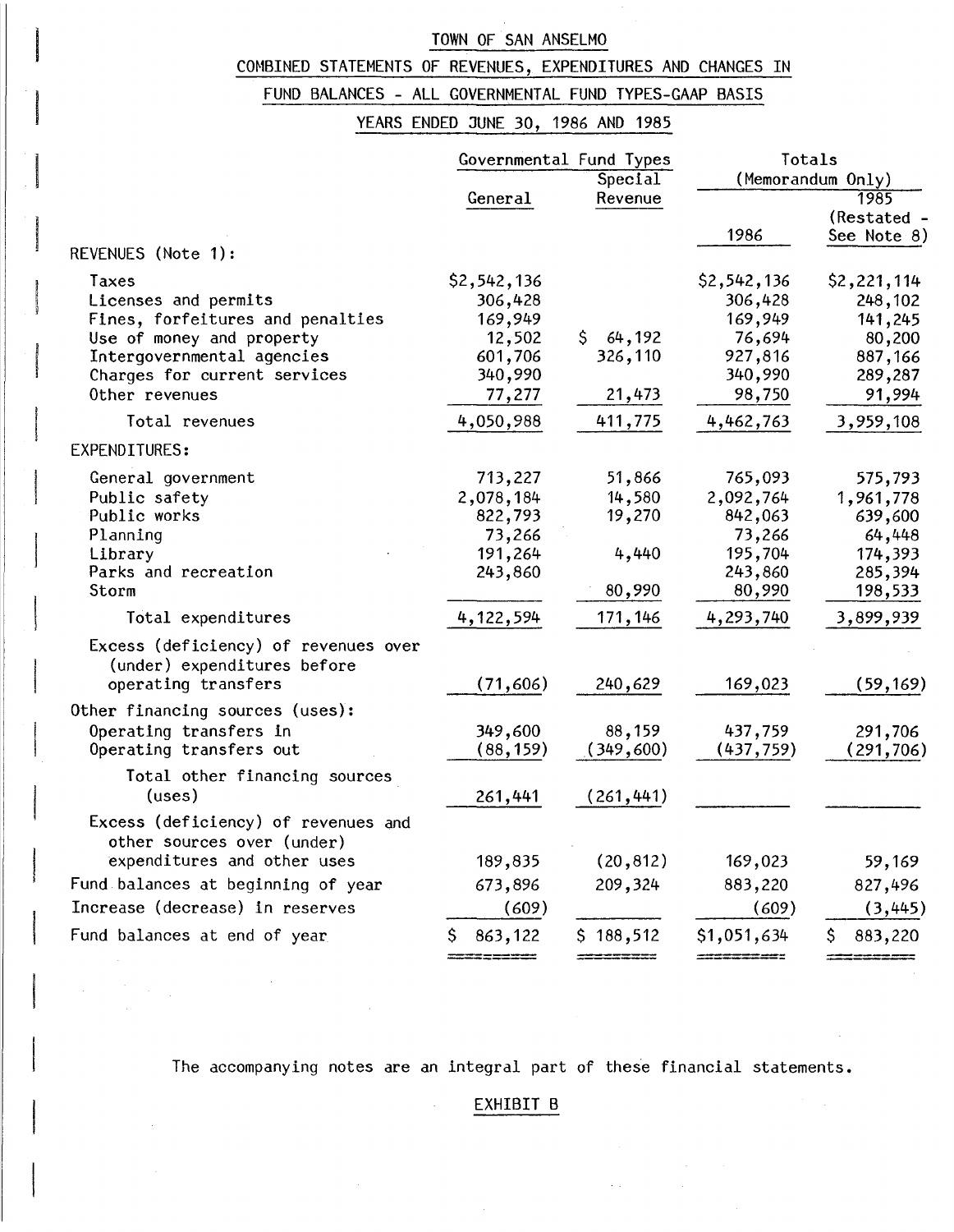## COMBINED STATEMENTS OF REVENUES, EXPENDITURES, AND CHANGES IN FUND BALANCES - BUDGET AND ACTUAL - GENERAL AND SPECIAL REVENUE FUND TYPES - BUDGETARY BASIS

#### YEARS ENDED JUNE 30, 1986 AND 1985

|                                       |             |                     |               |              |                       |               |               |                               |               |               | 1985 Totals (Memorandum Only) |               |
|---------------------------------------|-------------|---------------------|---------------|--------------|-----------------------|---------------|---------------|-------------------------------|---------------|---------------|-------------------------------|---------------|
|                                       |             | General Fund        |               |              | Special Revenue Funds |               |               | 1986 Totals (Memorandum Only) |               |               | (Restated - See Note 8)       |               |
|                                       |             |                     | Variance -    |              |                       | Variance -    |               |                               | Variance -    |               |                               | Variance -    |
|                                       |             |                     | Favorable     |              |                       | Favorable     |               |                               | Favorable     |               |                               | Favorable     |
|                                       | Budget      | Actual              | (Unfavorable) | Budget       | Actual                | (Unfavorable) | <b>Budget</b> | Actual                        | (Unfavorable) | <b>Budget</b> | Actual                        | (Unfavorable) |
| <b>REVENUES:</b>                      |             |                     |               |              |                       |               |               |                               |               |               |                               |               |
| Taxes                                 | \$2,566,195 | \$2,542,136         | \$ (24,059)   |              |                       |               | \$2,566,195   | \$2,542,136                   | \$ (24,059)   | \$2,186,454   | \$2,221,114                   | S.<br>34,660  |
| Licenses and permits                  | 268,400     | 306,428             | 38,028        |              |                       |               | 268,400       | 306,428                       | 38,028        | 245,500       | 248,102                       | 2,602         |
| Fines, forfeitures and penalties      | 172,100     | 169,949             | (2, 151)      |              |                       |               | 172,100       | 169,949                       | (2, 151)      | 149,000       | 141,245                       | (7, 755)      |
| Use of money and property             | 33,450      | 12,502              | (20, 948)     | S.<br>48,870 | \$.<br>64,192         | 15,322<br>S   | 82,320        | 76,694                        | (5,626)       | 69,909        | 80,200                        | 10,291        |
| Intergovernmental agencies            | 386,566     | 601,706             | 215,140       | 248,665      | 326,110               | 77,445        | 635,231       | 927,816                       | 292,585       | 714,596       | 887,166                       | 172,570       |
| Charges for current services          | 296,535     | 340,990             | 44,455        |              |                       |               | 296,535       | 340,990                       | 44,455        | 268,656       | 289,287                       | 20,631        |
| Other revenues                        | 30,000      | 77,277              | 47,277        |              | 21,473                | 21,473        | 30,000        | 98,750                        | 68,750        | 45,500        | 91,994                        | 46,494        |
| Total revenues                        | 3,753,246   | 4,050,988           | 297,742       | 297,535      | 411,775               | 114,240       | 4,050,781     | 4,462,763                     | 411,982       | 3,679,615     | 3,959,108                     | 279,493       |
| <b>EXPENDITURES AND ENCUMBRANCES:</b> |             |                     |               |              |                       |               |               |                               |               |               |                               |               |
| General government                    | 624,924     | 718,495             | (93, 571)     | 28,902       | 51,866                | (22, 964)     | 653,826       | 770,361                       | (116, 535)    | 486,735       | 587,003                       | (100, 268)    |
| Public safety                         | 2,110,789   | 2,089,252           | 21,537        |              | 14,580                | (14,580)      | 2,110,789     | 2,103,832                     | 6,957         | 1,996,872     | 2,001,923                     | (5,051)       |
| Public works                          | 794,662     | 738,393             | 56,269        |              | 19,270                | (19, 270)     | 794,662       | 757,663                       | 36,999        | 728,150       | 711,175                       | 16,975        |
| Planning                              | 62,126      | 67,742              | (5,616)       |              |                       |               | 62,126        | 67,742                        | (5,616)       | 61,659        | 66,778                        | (5, 119)      |
| Library                               | 191,360     | 193.150             | (1,790)       |              | 4,440                 | (4,440)       | 191,360       | 197,590                       | (6, 230)      | 168,839       | 172,842                       | (4,003)       |
| Parks and recreation                  | 197,269     | 188,359             | 8,910         |              |                       |               | 197,269       | 188,359                       | 8,910         | 206,198       | 226,431                       | (20, 233)     |
| Storm                                 |             |                     |               |              | 80,990                | (80,990)      |               | 80,990                        | (80,990)      | 87,220        | 18,647                        | 68,573        |
| Reserve for contingencies             | 10,000      |                     | 10,000        |              |                       |               | 10,000        |                               | 10,000        |               |                               |               |
| Total expenditures and                |             |                     |               |              |                       |               |               |                               |               |               |                               |               |
| encumbrances                          |             | 3,991,130 3,995,391 | (4,261)       | 28,902       | 171,146               | (142, 244)    | 4,020,032     | 4,166,537                     | (146, 505)    | 3,735,673     | 3,784,799                     | (49, 126)     |
| Excess of revenues over (under)       |             |                     |               |              |                       |               |               |                               |               |               |                               |               |
| expenditures and encumbrances         |             |                     |               |              |                       |               |               |                               |               |               |                               |               |
| before operating transfers            | (237, 884)  | 55,597              | 293,481       | 268,633      | 240,629               | (28,004)      | 30,749        | 296,226                       | 265,477       | (56, 058)     | 174,309                       | 230,367       |

The accompanying notes are an integral part of these financial statements.

EXHIBIT C (Continued)

 $\bar{z}$ 

 $\sim$ 

 $\epsilon$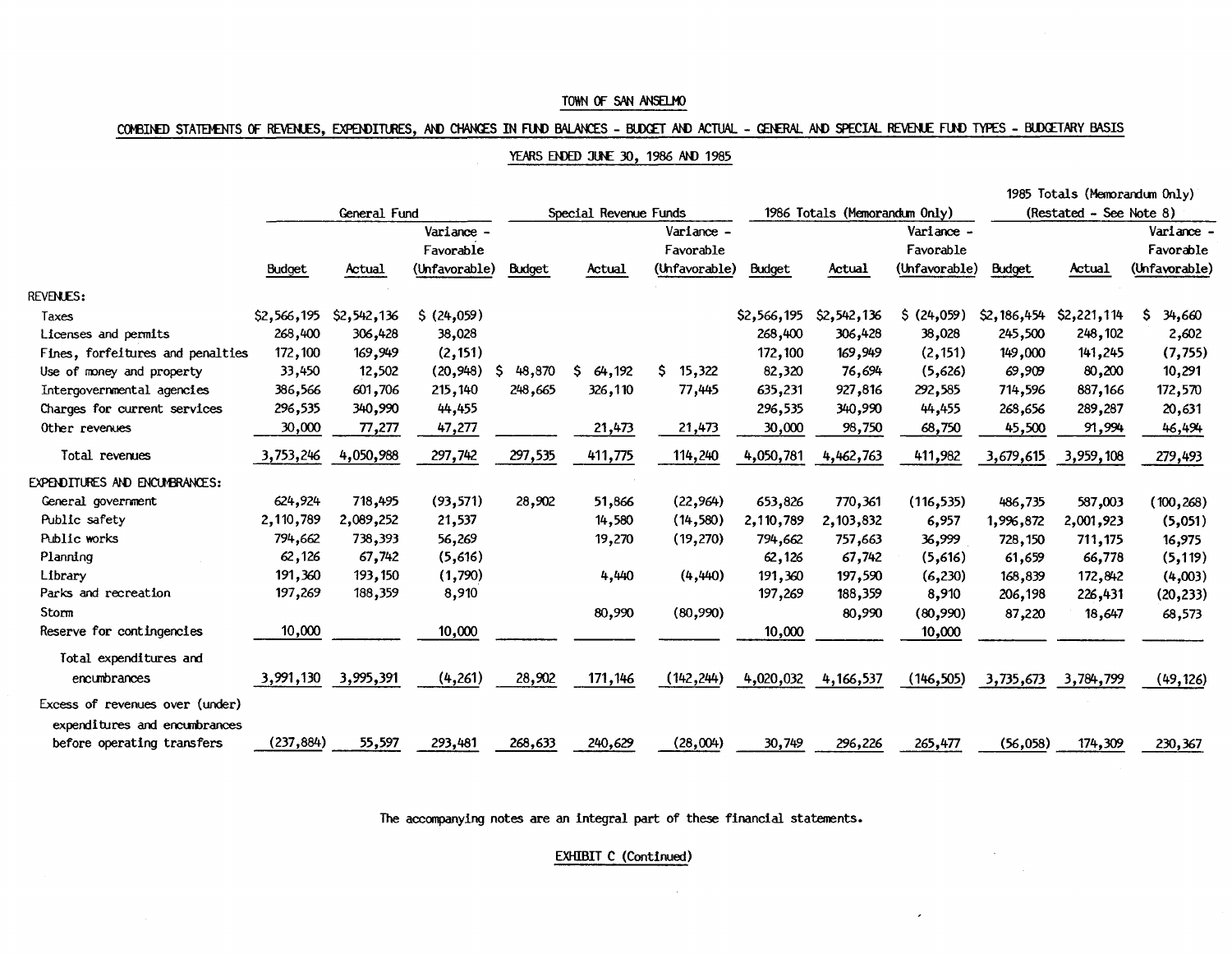#### COMBINED STATEMENTS OF REVENJES, EXPENDITURES, AND CHANGES IN FUND BALANCES - BUDGET AND ACTUAL - GENERAL AND SPECIAL REVENJE FUND TYPES - BUDGETARY BASIS

YEARS ENDED JUNE 30, 1986 AND 1985

|                                 |                 |              |               |               |                       |               |               |                               |               |                    | 1985 Totals (Memorandum Only) |               |
|---------------------------------|-----------------|--------------|---------------|---------------|-----------------------|---------------|---------------|-------------------------------|---------------|--------------------|-------------------------------|---------------|
|                                 |                 | General Fund |               |               | Special Revenue Funds |               |               | 1986 Totals (Memorandum Only) |               |                    | (Restated - See Note 8)       |               |
|                                 |                 |              | Variance -    |               |                       | Variance -    |               |                               | Variance -    |                    |                               | Variance -    |
|                                 |                 |              | Favorable     |               |                       | Favorable     |               |                               | Favorable     |                    |                               | Favorable     |
|                                 | <b>Budget</b>   | Actual       | (Unfavorable) | <b>Budget</b> | Actual                | (Unfavorable) | <b>Budget</b> | Actual                        | (Unfavorable) | <b>Budget</b>      | Actual                        | (Unfavorable) |
| OTHER FINANCING SOURCES (USES): |                 |              |               |               |                       |               |               |                               |               |                    |                               |               |
| Operating transfers in          | $$248,665$ \$   | 349,600      | \$100,935     |               | \$88,159              | \$88,159      | 248,665<br>S. | -S<br>437,759                 | \$189,094     | $266,000$ \$<br>S. | 291,706                       | S.<br>25,706  |
| Operating transfers out         |                 | (88, 159)    | (88, 159)     | $$$ (248,665) | (349,600)             | (100, 935)    | (248, 665)    | (437, 759)                    | (189,094)     | (266,000)          | (291, 706)                    | (25,706)      |
| Total other financing           |                 |              |               |               |                       |               |               |                               |               |                    |                               |               |
| sources (uses)                  | 248,665         | 261,441      | 12,776        | (248, 665)    | (261, 441)            | (12, 776)     | $-0-$         | $-0-$                         | $-0-$         | $-0-$              | $-0-$                         | -0-           |
| Excess (deficiency) of revenues |                 |              |               |               |                       |               |               |                               |               |                    |                               |               |
| and other sources over (under)  |                 |              |               |               |                       |               |               |                               |               |                    |                               |               |
| expenditures and other uses     | 10,781          | 317,038      | 306,257       | 19,968        | (20, 812)             | (40, 780)     | 30,749        | 296,226                       | 265,477       | (56,058)           | 174,309                       | 230,367       |
| Fund balances at                |                 |              |               |               |                       |               |               |                               |               |                    |                               |               |
| beginning of year               | 673,896         | 673,896      |               | 209,324       | 209,324               |               | 883,220       | 883,220                       |               | 827,496            | 827,496                       |               |
| Increase (decrease) in reserve  |                 |              |               |               |                       |               |               |                               |               |                    |                               |               |
| for encumbrances                | (191, 503)      | (191,503)    |               |               |                       |               | (191, 503)    | (191, 503)                    |               | (124, 590)         | (124, 590)                    |               |
| Prior year's encumbrances       |                 |              |               |               |                       |               |               |                               |               |                    |                               |               |
| cancelled                       | 64,300          | 64,300       |               |               |                       |               | 64,300        | 64,300                        |               | 9,450              | 9,450                         |               |
| Increase (decrease) in          |                 |              |               |               |                       |               |               |                               |               |                    |                               |               |
| other reserves                  | (609)           | (609)        |               |               |                       |               | (609)         | (609)                         |               | (3,445)            | (3,445)                       |               |
| Fund balances at end of year    | 556.865 S<br>S. | 863,122      | \$306,257     | \$229,292     | \$188,512             | \$ (40,780)   | S.<br>786,157 | \$1,051,634                   | \$265,477     | S.<br>652,853      | -S<br>883,220                 | \$230,367     |
|                                 |                 |              |               |               |                       |               |               |                               |               |                    |                               |               |

The accompanying notes are an integral part of these financial statements.

EXHIBIT C (Concluded)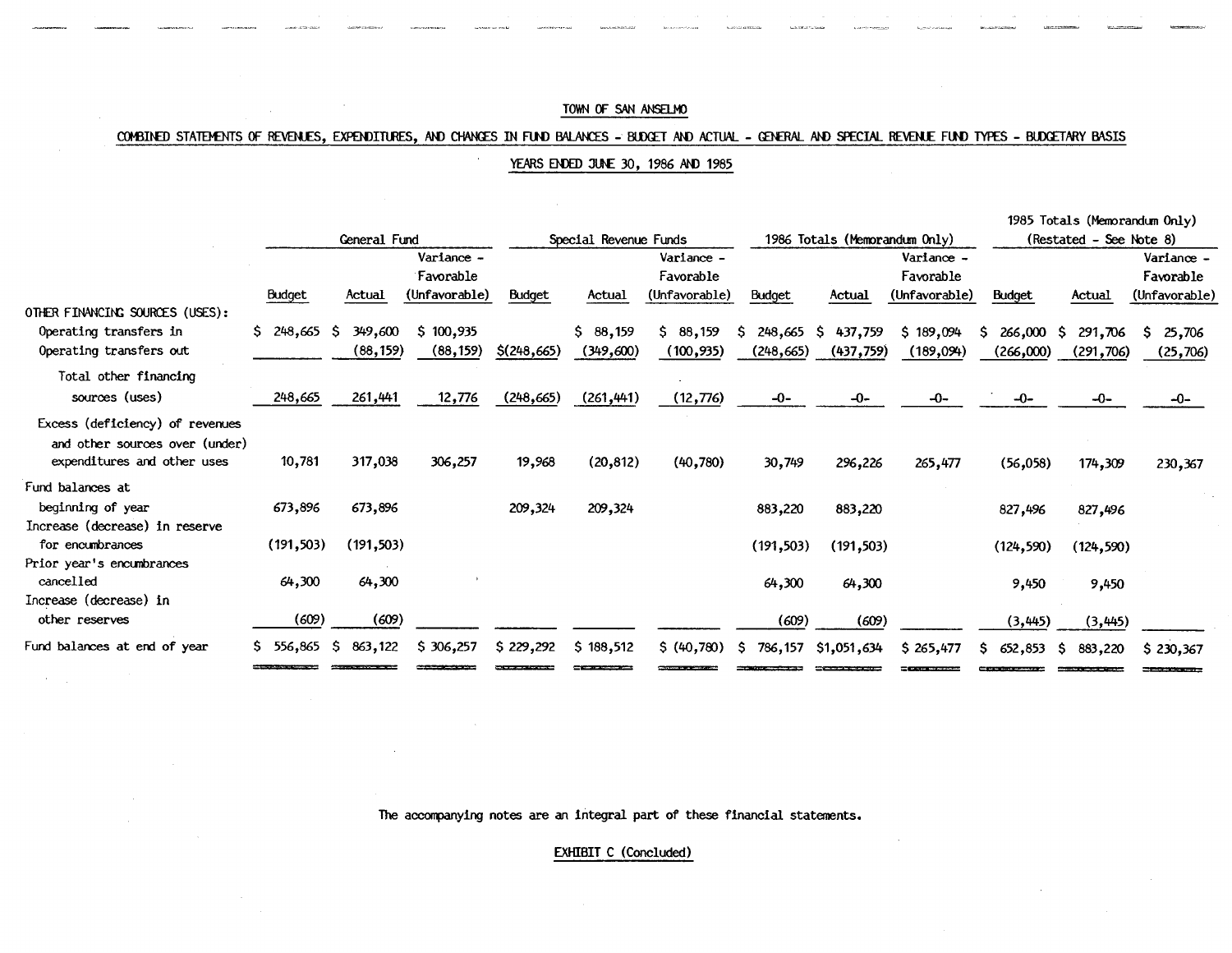# TOWN OF SAN ANSELMO STATEMENTS OF REVENUES, EXPENSES AND CHANGES IN RETAINED EARNINGS - PROPRIETARY FUND YEARS ENDED JUNE 30, 1986 AND 1985

 $\chi$ 

 $\bar{\mathcal{A}}$ 

|                                        |          | Proprietary Fund Type<br>Internal Service |
|----------------------------------------|----------|-------------------------------------------|
|                                        | 1986     | 1985                                      |
| Operating Revenues:                    |          |                                           |
| Use of money and property              | \$8,150  | \$8,165                                   |
| Operating Expenses:                    |          |                                           |
| Claim payments                         | 3,960    | 10,172                                    |
| Net income (loss)                      | 4,190    | (2,007)                                   |
| Retained earnings at beginning of year | 9,114    | 11,121                                    |
| Retained earnings at end of year       | \$13,304 | Ŝ.<br>9,114                               |

The accompanying notes are an integral part of these financial statements.

EXHIBIT D

 $\bar{z}$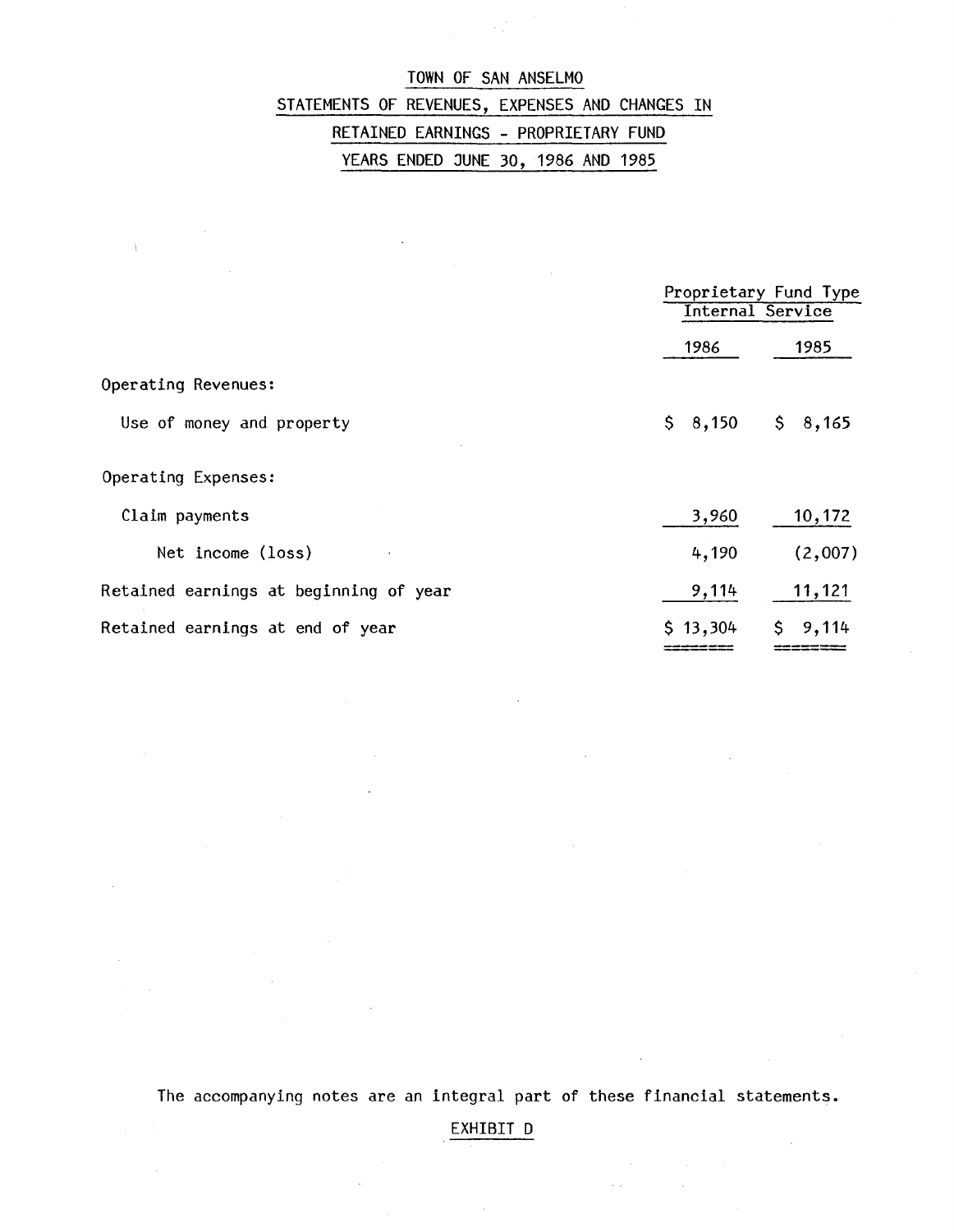## TOWN OF SAN ANSELMO STATEMENTS OF CHANGES IN FINANCIAL POSITION -

## PROPIETARY FUND

## YEARS ENDED JUNE 30, 1986 AND 1985

|                                                  |                      | Proprietary Fund Type<br>Internal Service |
|--------------------------------------------------|----------------------|-------------------------------------------|
|                                                  | 1986                 | 1985                                      |
| Funds provided (consumed) by operation:          |                      |                                           |
| Net income (loss)<br>Decrease in accrued revenue | 4,190<br>S.<br>1,489 | \$(2,005)<br>338                          |
| Total cash provided (consumed) by operations     | 5,679                | (2, 343)                                  |
| Cash at beginning of year                        | 90,147               | 92,490                                    |
| Cash at end of year                              | \$95,826             | \$90,147                                  |

The accompanying notes are an integral part of these financial statements.

## EXHIBIT E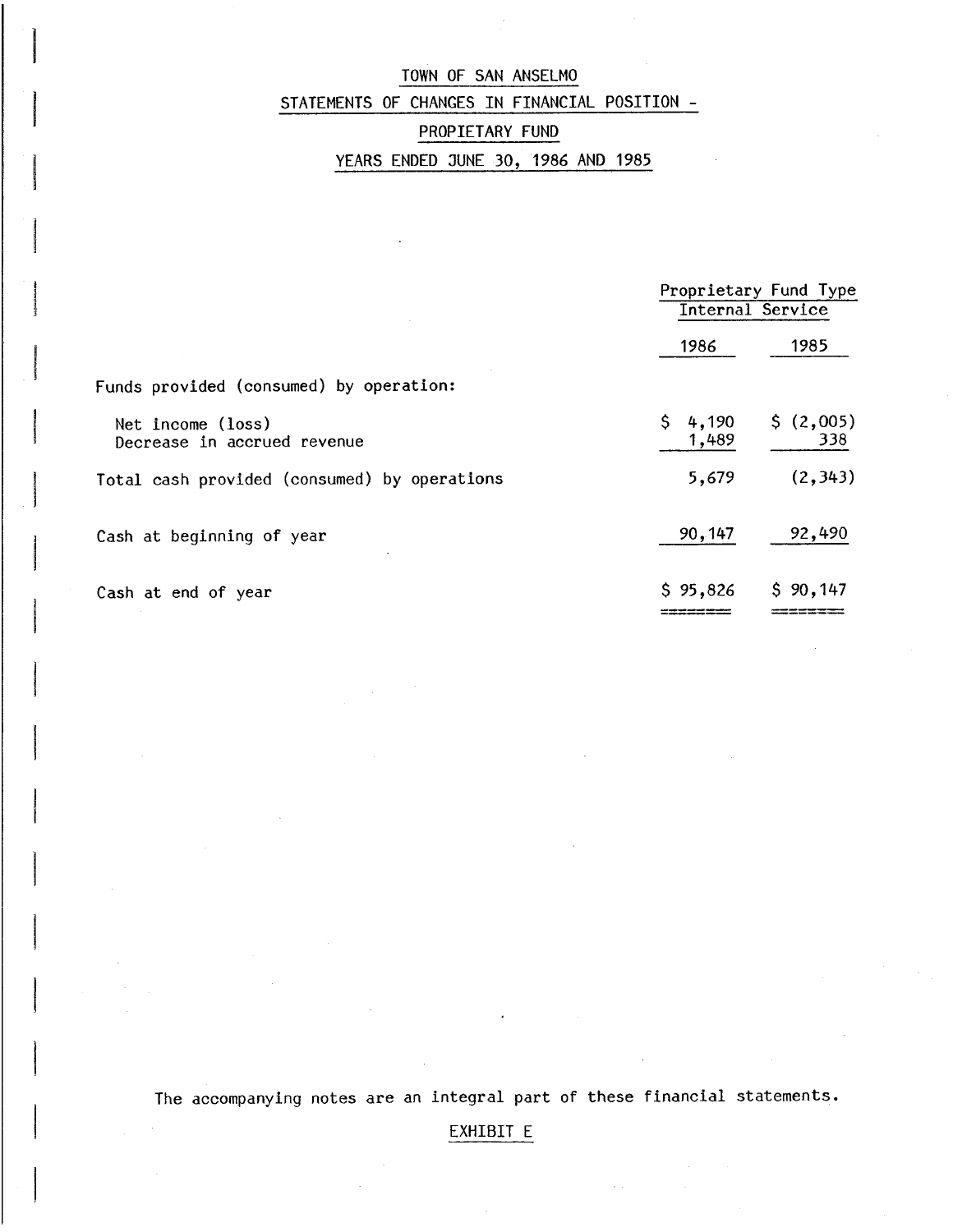## GENERAL FUND BALANCE SHEETS

 $\overline{\phantom{a}}$ 

YEARS ENDED JUNE 30, 1986 AND 1985

さん。

 $\sim$   $\sim$ 

|                                                                                                             | 1986                               | 1985<br>(Restated -<br>See Note 8) |  |  |
|-------------------------------------------------------------------------------------------------------------|------------------------------------|------------------------------------|--|--|
| <b>ASSETS</b>                                                                                               |                                    |                                    |  |  |
| Cash and investments<br>Accounts receivable and accrued revenue<br>Due from other funds                     | \$<br>597,882<br>211,605<br>68,940 | \$.<br>394,004<br>277,210          |  |  |
| Project assessment receivables (Note 2)<br>Prepaid flood insurance (Note 3)<br>Restricted assets - cash     | 50,986<br>17,864<br>6,611          | 57,064<br>11,836<br>14,364         |  |  |
| Total Assets                                                                                                | S<br>953,888                       | 754,478<br>S                       |  |  |
| <b>LIABILITIES</b>                                                                                          |                                    |                                    |  |  |
| Accounts payable<br>Payable from restricted assets:                                                         | \$<br>84,155                       | \$<br>66,218                       |  |  |
| Deposits<br>Employee trust accounts                                                                         | 6,611                              | 1,447<br>12,917                    |  |  |
| Total liabilities                                                                                           | 90,766                             | 80,582                             |  |  |
| FUND EQUITY                                                                                                 |                                    |                                    |  |  |
| Fund balance:<br>Reserved for:                                                                              |                                    |                                    |  |  |
| Encumbrances<br>Accounts receivable                                                                         | 30,578                             | 222,081<br>474                     |  |  |
| Project assessment receivables (Note 2)<br>Prepaid flood insurance (Note 3)<br>Imprest funds<br>Unreserved: | 50,986<br>17,864<br>215            | 57,064<br>11,836<br>300            |  |  |
| Undesignated                                                                                                | 763,479                            | 382,141                            |  |  |
| Total fund equity                                                                                           | 863,122                            | 673,896                            |  |  |
| Total liabilities and fund equity                                                                           | 953,888<br>\$                      | 754,478<br>S                       |  |  |

The accompanying notes are an integral part of these financial statements.

 $\sim$ 

 $\mathcal{A}(\mathcal{A})$  and  $\mathcal{A}(\mathcal{A})$ 

## EXHIBIT F

 $\sim 10^7$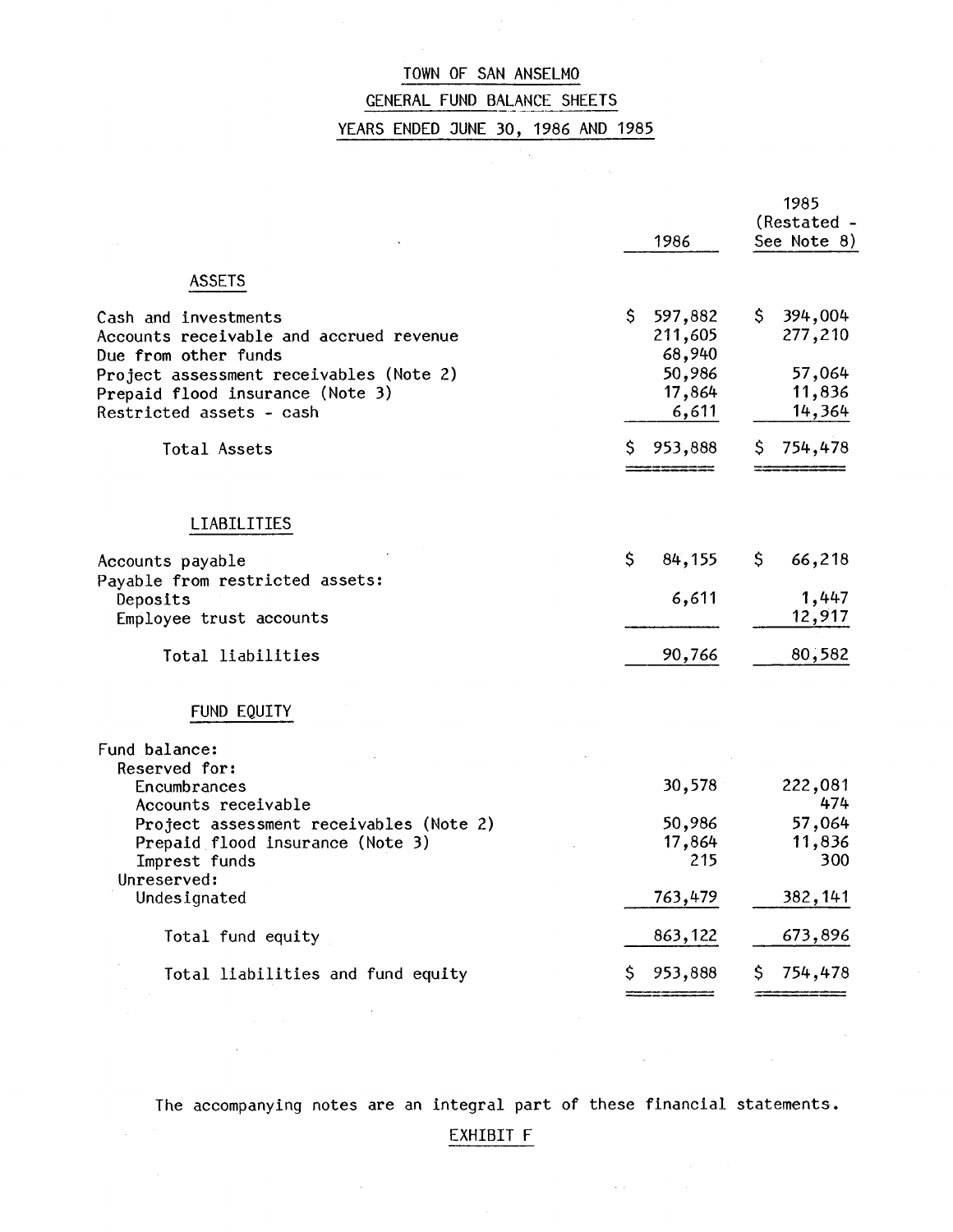#### GENERAL FUND

STATEMENTS OF REVENUES, EXPENDITURES AND CHANGES IN

## FUND BALANCES - BUDGET AND ACTUAL - BUDGETARY BASIS

#### YEARS ENDED JUNE 30, 1986 AND 1985

|                                       |             |             |                                          |               | 1985                    |                                          |
|---------------------------------------|-------------|-------------|------------------------------------------|---------------|-------------------------|------------------------------------------|
|                                       |             | 1986        |                                          |               | (Restated - See Note 8) |                                          |
|                                       | Budget      | Actual      | Variance -<br>Favorable<br>(Unfavorable) | <b>Budget</b> | Actual                  | Variance -<br>Favorable<br>(Unfavorable) |
| <b>REVENUES:</b>                      |             |             |                                          |               |                         |                                          |
| Taxes                                 | \$2,566,195 | \$2,542,136 | (24, 059)<br>S.                          | \$2,186,454   | \$2,221,114             | S<br>34,660                              |
| Licenses and permits                  | 268,400     | 306,428     | 38,028                                   | 245,500       | 248,102                 | 2,602                                    |
| Fines, fortfeitures and penalties     | 172,100     | 169,949     | (2, 151)                                 | 149,000       | 135,957                 | (13, 043)                                |
| Use of money and property             | 33,450      | 12,502      | (20, 948)                                | 20,300        | 14,580                  | (5, 720)                                 |
| Intergovernmental agencies            | 386,566     | 601,706     | 215,140                                  | 448,596       | 621,418                 | 172,822                                  |
| Charges for current services          | 296,535     | 340,990     | 44,455                                   | 268,656       | 289,287                 | 20,631                                   |
| Other revenues                        | 30,000      | 77,277      | 47,277                                   | 45,500        | 55,965                  | 10,465                                   |
| Total revenues                        | 3,753,246   | 4,050,988   | 297,742                                  | 3,364,006     | 3,586,423               | 222,417                                  |
| EXPENDITURES AND ENCUMBRANCES:        |             |             |                                          |               |                         |                                          |
| General government                    | 624,924     | 718,495     | (93, 571)                                | 457,872       | 519,038                 | (61, 166)                                |
| Public safety                         | 2,110,789   | 2,089,252   | 21,537                                   | 1,939,984     | 1,928,955               | 11,029                                   |
| Public works                          | 794,662     | 738,393     | 56,269                                   | 715,150       | 679,171                 | 35,979                                   |
| Planning                              | 62,126      | 67,742      | (5,616)                                  | 61,659        | 66,778                  | (5, 119)                                 |
| Library                               | 191,360     | 193,150     | (1,790)                                  | 168,839       | 169,563                 | (724)                                    |
| Parks and recreation                  | 197,269     | 188,359     | 8,910                                    | 206,198       | 226,202                 | (20,004)                                 |
| Reserve for contingencies             | 10,000      |             | 10,000                                   |               |                         |                                          |
| Storm                                 |             |             |                                          | 87,220        | 18,647                  | 68,573                                   |
| Total expenditures and                |             |             |                                          |               |                         |                                          |
| encumbrances                          | 3,991,130   | 3,995,391   | (4, 261)                                 | 3,636,922     | 3,608,354               | 28,568                                   |
| Excess (deficiency) of revenues over  |             |             |                                          |               |                         |                                          |
| (under) expenditures and encumbrances |             |             |                                          |               |                         |                                          |
| before operating transfers            | (237, 884)  | 55,597      | 293,481                                  | (272, 916)    | (21, 931)               | 250,985                                  |

The accompanying notes are an integral part of these financial statements.

EXHIBIT G (Continued)

 $\bar{z}$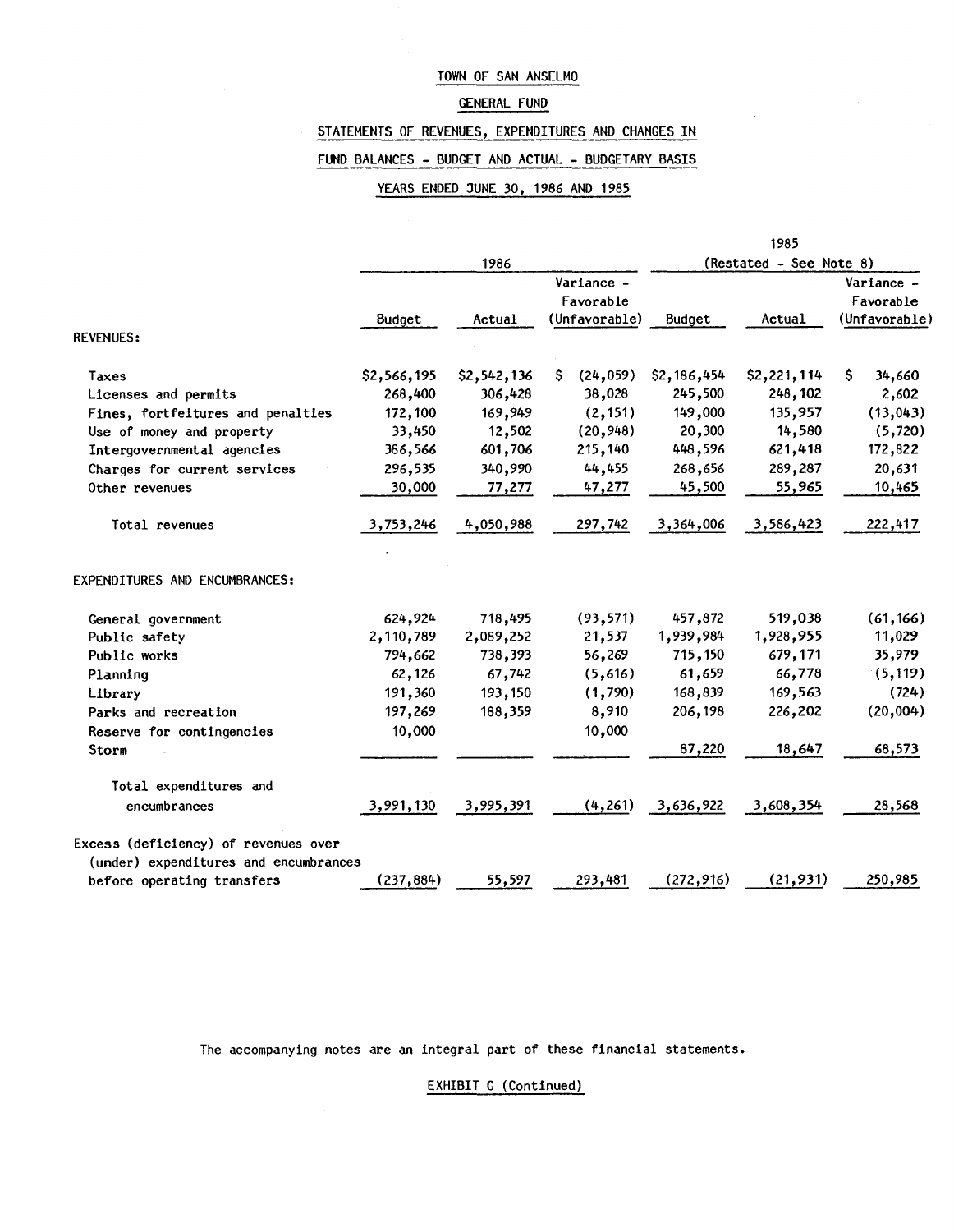## GENERAL FUND

STATEMENTS OF REVENUES, EXPENDITURES AND CHANGES IN

#### FUND BALANCES - BUDGET AND ACTUAL - BUDGETARY BASIS

#### YEARS ENDED JUNE 30, 1986 AND 1985

|                                                                                                  |                       |                             |                                          |                            | 1985                        |                                          |  |
|--------------------------------------------------------------------------------------------------|-----------------------|-----------------------------|------------------------------------------|----------------------------|-----------------------------|------------------------------------------|--|
|                                                                                                  |                       | 1986                        |                                          |                            | (Restated - See Note 8)     |                                          |  |
| OTHER FINANCING SOURCES (USES):                                                                  | Budget                | Actual                      | Variance -<br>Favorable<br>(Unfavorable) | Budget                     | Actual                      | Variance -<br>Favorable<br>(Unfavorable) |  |
| Operating transfers in<br>Operating transfers out                                                | S.<br>248,665         | 349,600<br>S.<br>(88, 159)  | 100,935<br>S.<br>(88, 159)               | 266,000<br>S.              | 277,603<br>S.<br>(14, 103)  | S<br>11,603<br>(14, 103)                 |  |
| Total other financing<br>sources (uses)                                                          | 248,665               | 261,441                     | 12,776                                   | 266,000                    | 263,500                     | (2,500)                                  |  |
| Excess (deficiency) of revenues<br>and other sources over (under)<br>expenditures and other uses | 10,781                | 317,038                     | 306,257                                  | (6,916)                    | 241,569                     | 248,485                                  |  |
| Fund balances at beginning of year                                                               | 673,896               | 673,896                     |                                          | 536,189                    | 536,189                     |                                          |  |
| Increase (decrease) in reserve for<br>encumbrances                                               | (191, 503)            | (191, 503)                  |                                          | (109, 867)                 | (109, 867)                  |                                          |  |
| Prior year's encumbrances cancelled                                                              | 64,300                | 64,300                      |                                          | 9,450                      | 9,450                       |                                          |  |
| Increase (decrease) in other reserves                                                            | (609)                 | (609)                       |                                          | (3, 445)                   | (3, 445)                    |                                          |  |
| Fund balances at end of year                                                                     | 556,865<br>========== | 863,122<br>S.<br>3382300C3C | S.<br>306,257<br>2900330002              | S.<br>425,411<br>=38822532 | 673,896<br>S.<br>=o======== | 248,485<br>S.<br>soczeos3e#              |  |

The accompanying notes are an integral part of these financial statements.

 $\mathbb{R}^2$ 

EXHIBIT G (Concluded)

 $\sim$   $\sim$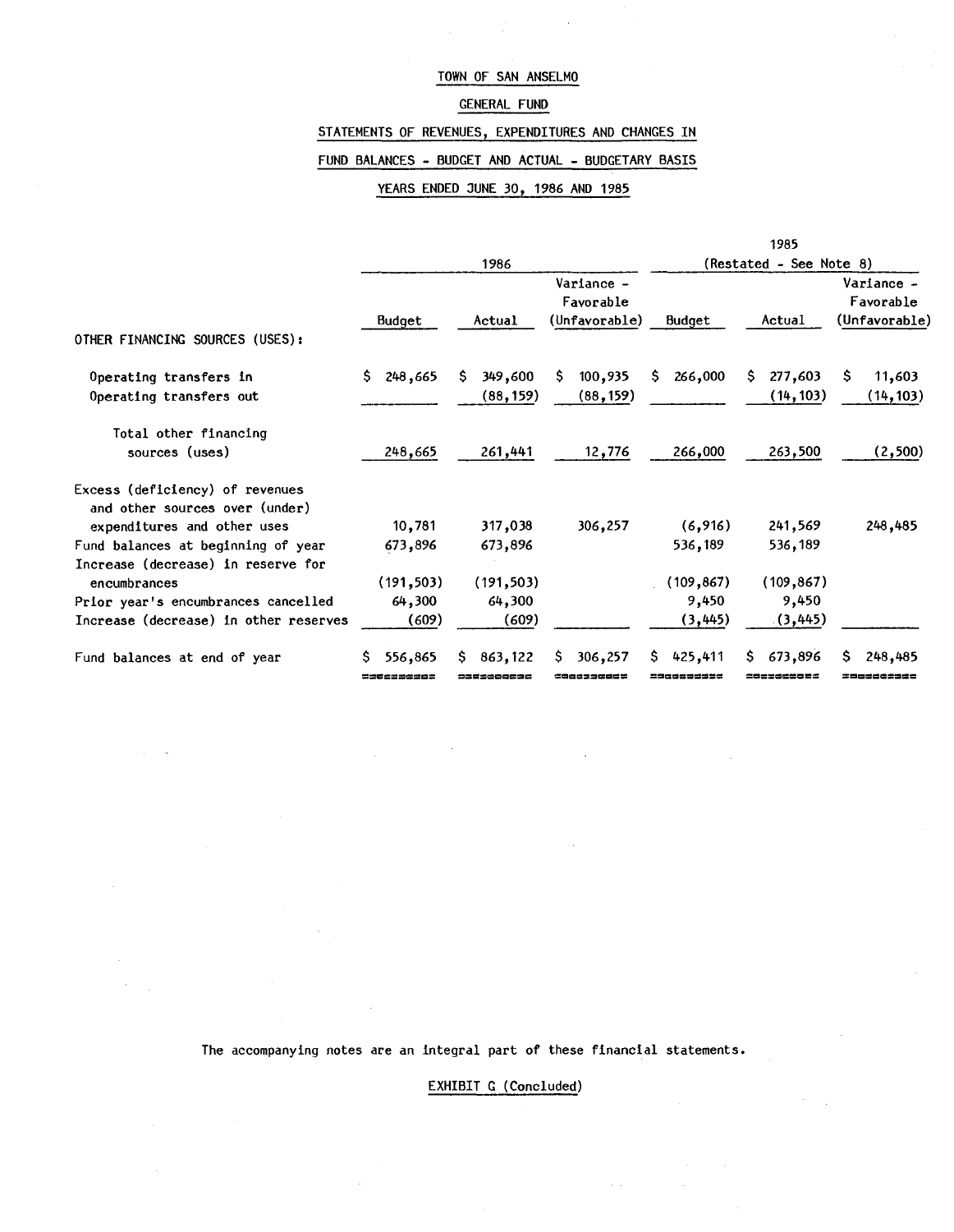#### SPECIAL REVENUE FUNDS

## COMBINING BALANCE SHEETS

#### JUNE 30, 1986

#### (With Comparative Totals For June 30, 1985)

|                                                             |         |                               |                                                         |                                                                             |                                                          |                      |                   |         |                    |                              | Totals                                             |                                                |
|-------------------------------------------------------------|---------|-------------------------------|---------------------------------------------------------|-----------------------------------------------------------------------------|----------------------------------------------------------|----------------------|-------------------|---------|--------------------|------------------------------|----------------------------------------------------|------------------------------------------------|
| <b>ASSETS</b>                                               | Gas Tax | Federal<br>Revenue<br>Sharing | Isabel<br>Cook<br>Renovation                            | Capital<br>Recons-<br>truction                                              | Equipment<br>Replacement                                 | <b>Open</b><br>Space | P.0.S.T.          | Library | Calendars          | 1986<br>Storm                | June 30,<br>1986                                   | June 30,<br>1985<br>(Restated -<br>See Note 8) |
| Cash and investments<br>Accrued revenue                     |         | \$17,937                      | \$33,983                                                | \$72,614                                                                    | \$64,025                                                 | \$1,891              | \$14,582<br>1,630 | \$3,578 | \$4,129            | \$66,000                     | \$194,802<br>85,567                                | \$178,968<br>35,540                            |
| Total assets                                                | $-0-$   | \$17,937                      | \$33,983<br><b><i><u>DESCRIPTION CONTINUES.</u></i></b> | \$72,614<br><b><i><u>Property of the Community of the Community</u></i></b> | \$64,025<br><b>The Second Contract Contract Contract</b> | \$1,891              | \$16,212          | \$3,578 | \$4,129<br>------- | \$66,000<br>كالمتحادثات      | \$280,369<br><b><i><u>Property Section</u></i></b> | \$214,508<br><b><i>PERSONAL PROPERTY</i></b>   |
| <b>LIABILITIES</b>                                          |         |                               |                                                         |                                                                             |                                                          |                      |                   |         |                    |                              |                                                    |                                                |
| Accounts payable<br>Due to other funds<br>Total liabilities |         | \$.<br>9,860<br>9,860         | \$1,007<br>1,007                                        |                                                                             |                                                          |                      |                   |         |                    | \$21,910<br>59,080<br>80,990 | \$22,917<br>68,940<br>91,857                       | \$.<br>5,184<br>5,184                          |
| FUND EQUITY (DEFICIT)                                       |         |                               |                                                         |                                                                             |                                                          |                      |                   |         |                    |                              |                                                    |                                                |
| Fund balance - undesignated                                 | $-0-$   | 8,077                         | 32,976                                                  | \$72,614                                                                    | \$64,025                                                 | \$1,891              | \$16,212          | \$3,578 | \$4,129            | (14, 990)                    | 188,512                                            | 209,324                                        |
|                                                             | $-0-$   | \$17,937                      | \$33,983                                                | \$72,614                                                                    | \$64,025                                                 | \$1,891              | \$16,212          | \$3,578 | \$4,129            | \$66,000                     | \$280,369                                          | \$214,508                                      |

The accompanying notes are an integral part of these financial statements.

 $\sim$ 

#### EXHIBIT **H**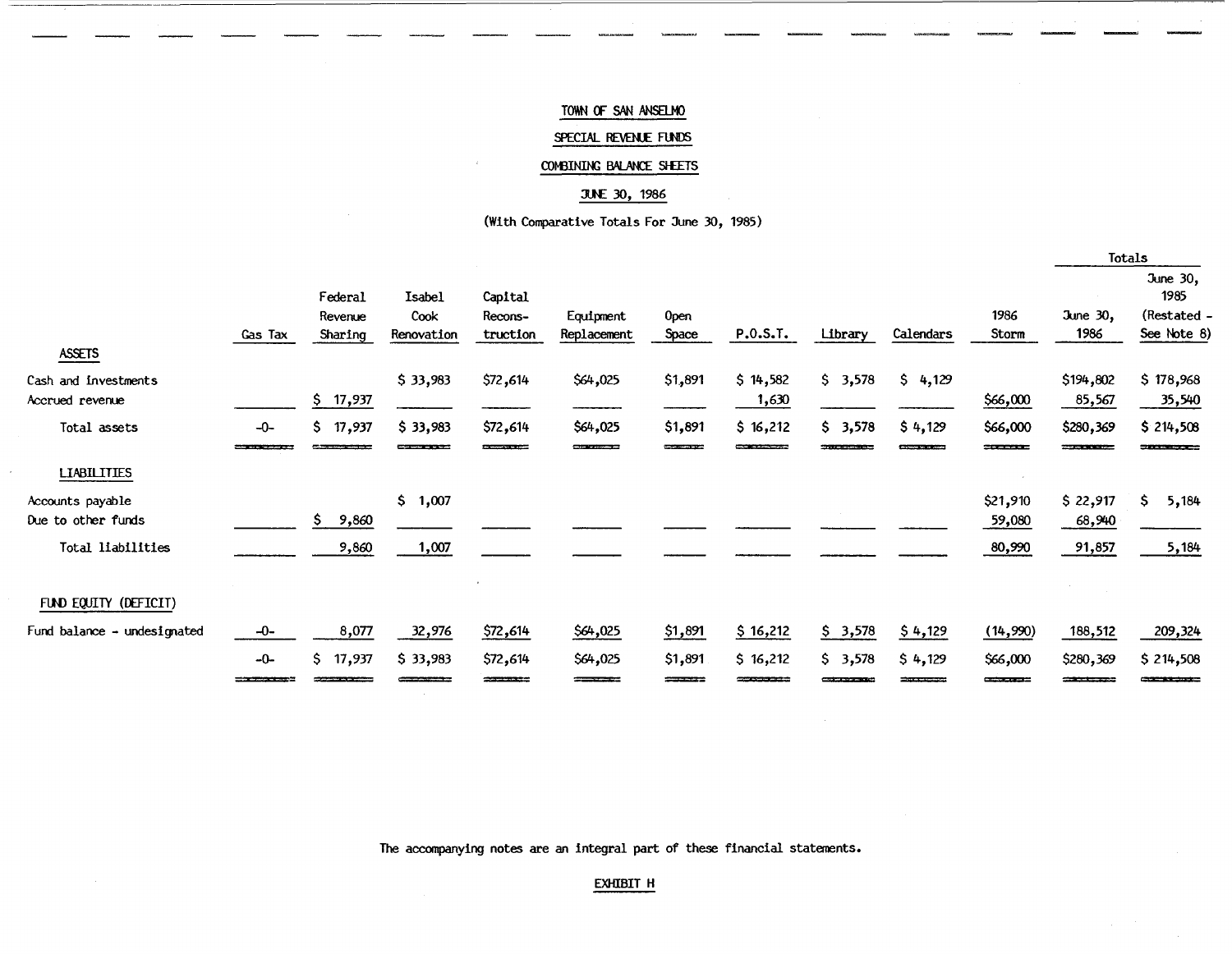#### SPECIAL REVENUE FUNDS

#### COMBINING STATEMENT OF REVENJES, EXPENDITURES AND CHANGES IN FUND BALANCES - BUDGETARY BASIS

#### YEAR ENDED JUNE 30, 1986

(With Comparative Totals For June 30, 1985)

|                                                              |           |                               |                              |                                |                          |               |             |           |           |               | Totals           |                                                |
|--------------------------------------------------------------|-----------|-------------------------------|------------------------------|--------------------------------|--------------------------|---------------|-------------|-----------|-----------|---------------|------------------|------------------------------------------------|
|                                                              | Gas Tax   | Federal<br>Revenue<br>Sharing | Isabel<br>Cook<br>Renovation | Capital<br>Recons-<br>truction | Equipment<br>Replacement | Open<br>Space | P.O.S.T.    | Library   | Calendars | 1986<br>Storm | June 30,<br>1986 | June 30,<br>1985<br>(Restated -<br>See Note 8) |
| <b>REVENUES:</b>                                             |           |                               |                              |                                |                          |               |             |           |           |               |                  |                                                |
| Fines, forfeitures and<br>penalties                          |           |                               |                              |                                |                          |               |             |           |           |               |                  | \$<br>5,288                                    |
| Use of money and property                                    |           | \$.<br>9,150                  | \$53,391                     |                                |                          | \$<br>102     | S.<br>1,140 | Ŝ.<br>409 |           |               | \$64,192         | 65,620                                         |
| Intergovernmental agencies                                   | \$166,963 | 78,527                        |                              |                                |                          |               | 14,620      |           |           | \$66,000      | 326,110          | 265,748                                        |
| Other revenues                                               |           |                               |                              |                                |                          | 8,063         |             | 4,485     | \$8,925   |               | 21,473           | 36,029                                         |
| Total revenues                                               | 166,963   | 87,677                        | 53,391                       |                                |                          | 8,165         | 15,760      | 4,894     | 8,925     | 66,000        | 411,775          | 372,685                                        |
| <b>EXPENDITURES:</b>                                         |           |                               |                              |                                |                          |               |             |           |           |               |                  |                                                |
| General government                                           |           |                               | 41,035                       |                                |                          | 6,789         |             |           | 4,042     |               | 51,866           | 67,965                                         |
| Public safety                                                |           |                               |                              |                                |                          |               | 14,580      |           |           |               | 14,580           | 72,968                                         |
| Public works                                                 |           |                               |                              |                                | \$19,270                 |               |             |           |           |               | 19,270           | 32,004                                         |
| Library                                                      |           |                               |                              |                                |                          |               |             | 4,440     |           |               | 4,440            | 3,279                                          |
| Parks and recreation                                         |           |                               |                              |                                |                          |               |             |           |           |               |                  | 229                                            |
| Storm                                                        |           |                               |                              |                                |                          |               |             |           |           | 80,990        | 80,990           |                                                |
| Total expenditures                                           |           |                               | 41,035                       |                                | 19,270                   | 6,789         | 14,580      | 4,440     | 4,042     | 80,990        | 171, 146         | 176,445                                        |
| Excess (deficiency) of revenues<br>over (under) expenditures |           |                               |                              |                                |                          |               |             |           |           |               |                  |                                                |
| before operating transfers                                   | 166,963   | 87,677                        | 12,356                       |                                | (19, 270)                | 1,376         | 1,180       | 454       | 4,883     | (14, 990)     | 240,629          | 196,240                                        |

The accompanying notes are an integral part of these financial statements.

EXHIBIT I (Continued)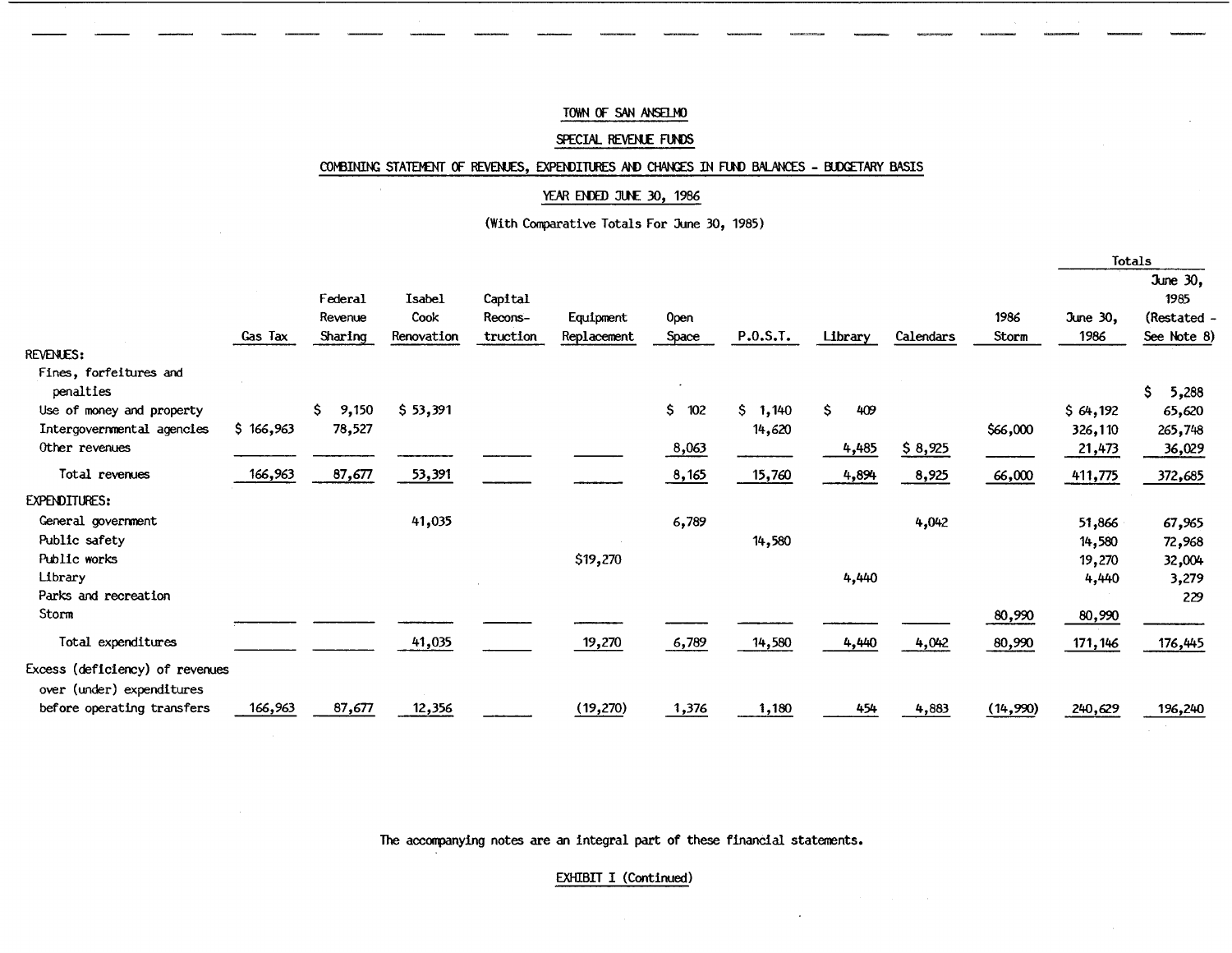#### SPECIAL REVENUE FUNDS

## COMBINING STATEMENT OF REVENLES, EXPENDITURES AND CHANGES IN FUND BALANCES - BUDGETARY BASIS

#### YEAR ENDED JUNE 30, 1986

(With Comparative Totals For June 30, 1985)

|                                                                   |              |                               |                               |                                |                                         |               |          |         |           |               |                  | Totals                                         |
|-------------------------------------------------------------------|--------------|-------------------------------|-------------------------------|--------------------------------|-----------------------------------------|---------------|----------|---------|-----------|---------------|------------------|------------------------------------------------|
|                                                                   | Gas Tax      | Federal<br>Revenue<br>Sharing | Isabele<br>Cook<br>Renovation | Capital<br>Recons-<br>truction | Equipment<br>Replacement                | 0pen<br>Space | P.O.S.T. | Library | Calendars | 1986<br>Storm | June 30,<br>1986 | June 30,<br>1985<br>(Restated -<br>See Note 8) |
| OTHER FINANCING SOURCES (USES):                                   |              |                               |                               |                                |                                         |               |          |         |           |               |                  |                                                |
| Operating transfers in                                            |              |                               |                               |                                | \$88,159                                |               |          |         |           |               | \$88,159         | \$4,103                                        |
| Operating transfers out                                           | \$(179, 124) | \$(170, 476)                  |                               |                                |                                         |               |          |         |           |               | (349,600)        | (277,603)                                      |
| Total other financing                                             |              |                               |                               |                                |                                         |               |          |         |           |               |                  |                                                |
| sources (uses)                                                    | (179, 124)   | (170, 476)                    |                               |                                | 88,159                                  |               |          |         |           |               | (261, 441)       | (263,500)                                      |
| Total revenues                                                    | 166,963      | 87,677                        | \$53,391                      |                                |                                         | \$8,165       | \$15,760 | \$4,894 | \$8,925   | \$66,000      | 411,775          | 372,685                                        |
| Excess (deficiency) of revenues<br>and other sources over (under) |              |                               |                               |                                |                                         |               |          |         |           |               |                  |                                                |
| expenditures and other uses                                       | (12, 161)    | (82, 799)                     | 12,356                        |                                | 68,889                                  | 1,376         | 1,180    | 454     | 4,883     | (14,990)      | (20, 812)        | (67,260)                                       |
| Fund balance at beginning of year                                 | 12,161       | 90,876                        | 20,620                        | \$72,614                       | (4, 864)                                | 515           | 15,032   | 3,124   | (754)     |               | 209,324          | 291,307                                        |
| Increase (decrease) in reserve<br>for encumbrances                |              |                               |                               |                                |                                         |               |          |         |           |               |                  | (14, 723)                                      |
|                                                                   |              |                               |                               |                                |                                         |               |          |         |           |               |                  |                                                |
| Fund balances at end of year                                      |              | Ŝ.<br>8,077                   | \$32,976                      | \$72,614                       | \$64,025                                | \$1,891       | \$16,212 | \$3,578 | \$4,129   | \$(14,990)    | \$188,512        | \$209,324                                      |
|                                                                   |              |                               |                               | ------                         | <b>The Company of Company's Service</b> | --------      | _______  |         |           |               |                  | and in a company in the company                |

The accompanying notes are an integral part of these financial statements.

EXHIBIT I (Concluded)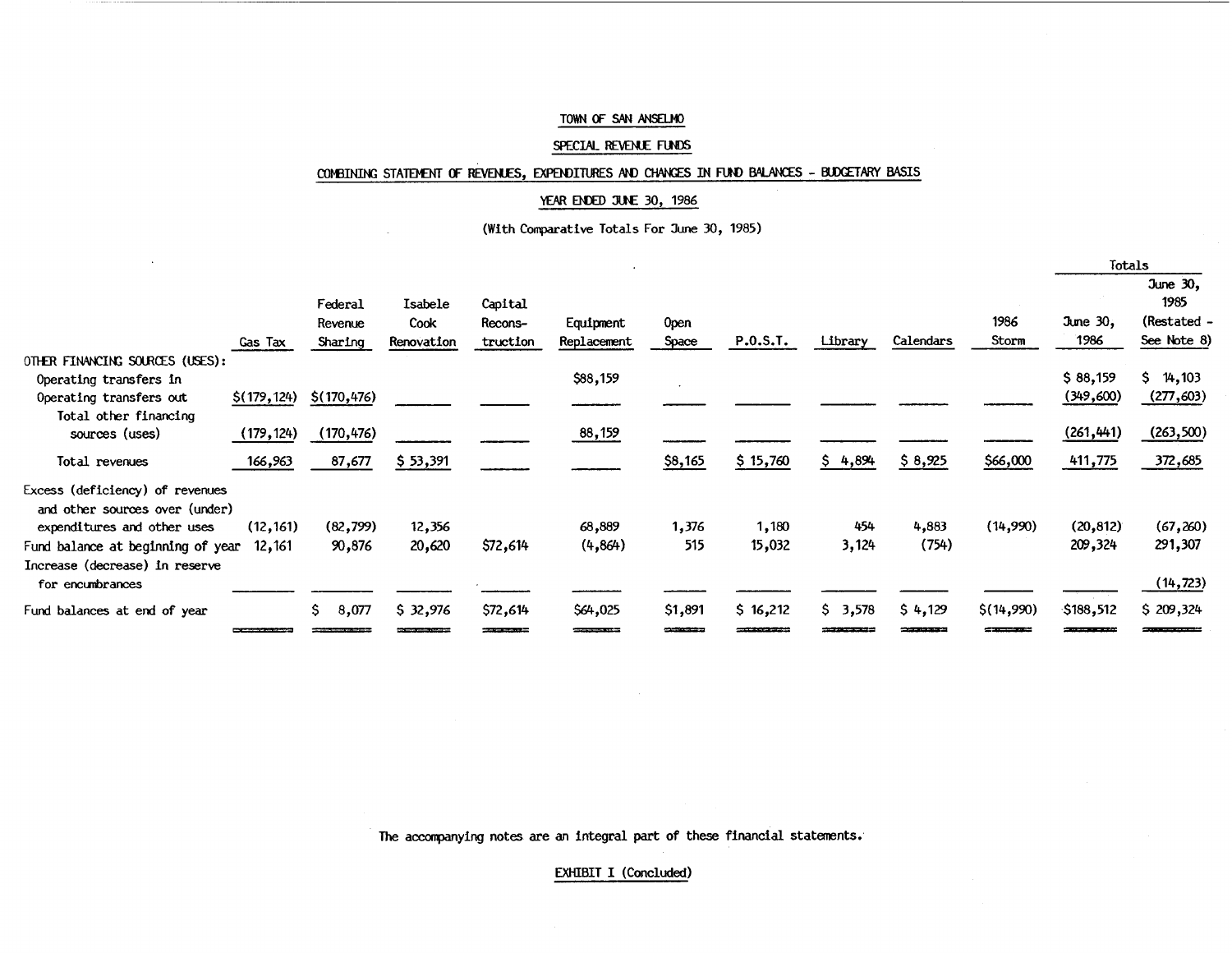## SCHEDULE OF FEDERAL FINANCIAL ASSISTANCE

## YEAR ENDED JUNE 30, 1986

| Federal Grantor/Pass-Through Grantor/<br>Program Title                 | Federal<br><b>CFDA</b><br>Number | Program or<br>Award<br>Amount | Cash/<br>Accrued or<br>(Deferred)<br>Revenue at<br>July 1, 1985 | Receipts or<br>Revenue<br>Recognized | Disburse-<br>ments/<br>Expen-<br>ditures | Cash/<br>Accrued or<br>(Deferred)<br>Revenue at<br>June 30, 1986 |
|------------------------------------------------------------------------|----------------------------------|-------------------------------|-----------------------------------------------------------------|--------------------------------------|------------------------------------------|------------------------------------------------------------------|
| U.S. Department of the Treasury                                        |                                  |                               |                                                                 |                                      |                                          |                                                                  |
| Direct programs:<br>Federal Revenue Sharing                            | 21,300                           | S.<br>78,527                  | Ŝ.<br>90,876                                                    | 78,527<br>S.                         | 161,326<br>S.                            | S<br>8,077                                                       |
| U.S. Department of Transportation                                      |                                  |                               |                                                                 |                                      |                                          |                                                                  |
| Passed through state of California:<br>State and Community Highway     |                                  |                               |                                                                 |                                      |                                          |                                                                  |
| Safety Program                                                         | 20.600                           | 15,184                        | 0                                                               | 15,184                               | 15,184                                   | 0                                                                |
| U.S. Department of the Interior                                        |                                  |                               |                                                                 |                                      |                                          |                                                                  |
| Passed through State of California:<br>Section 8g of Outer Continental |                                  |                               |                                                                 |                                      |                                          |                                                                  |
| Shelf Lands Act                                                        | N/A                              | 41,943                        | 0                                                               | 41,943                               | 41,943                                   | 0                                                                |
| TOTAL FEDERAL ASSISTANCE                                               |                                  |                               | Ŝ<br>90,876<br>2333562633                                       | 135,654<br>S.<br>=========           | 218,453<br>S.<br>#Gcococo#s              | s<br>8,077<br>« a sa a sa sa sa                                  |

The accompanying notes are an integral part of these financial statements.

Schedule 1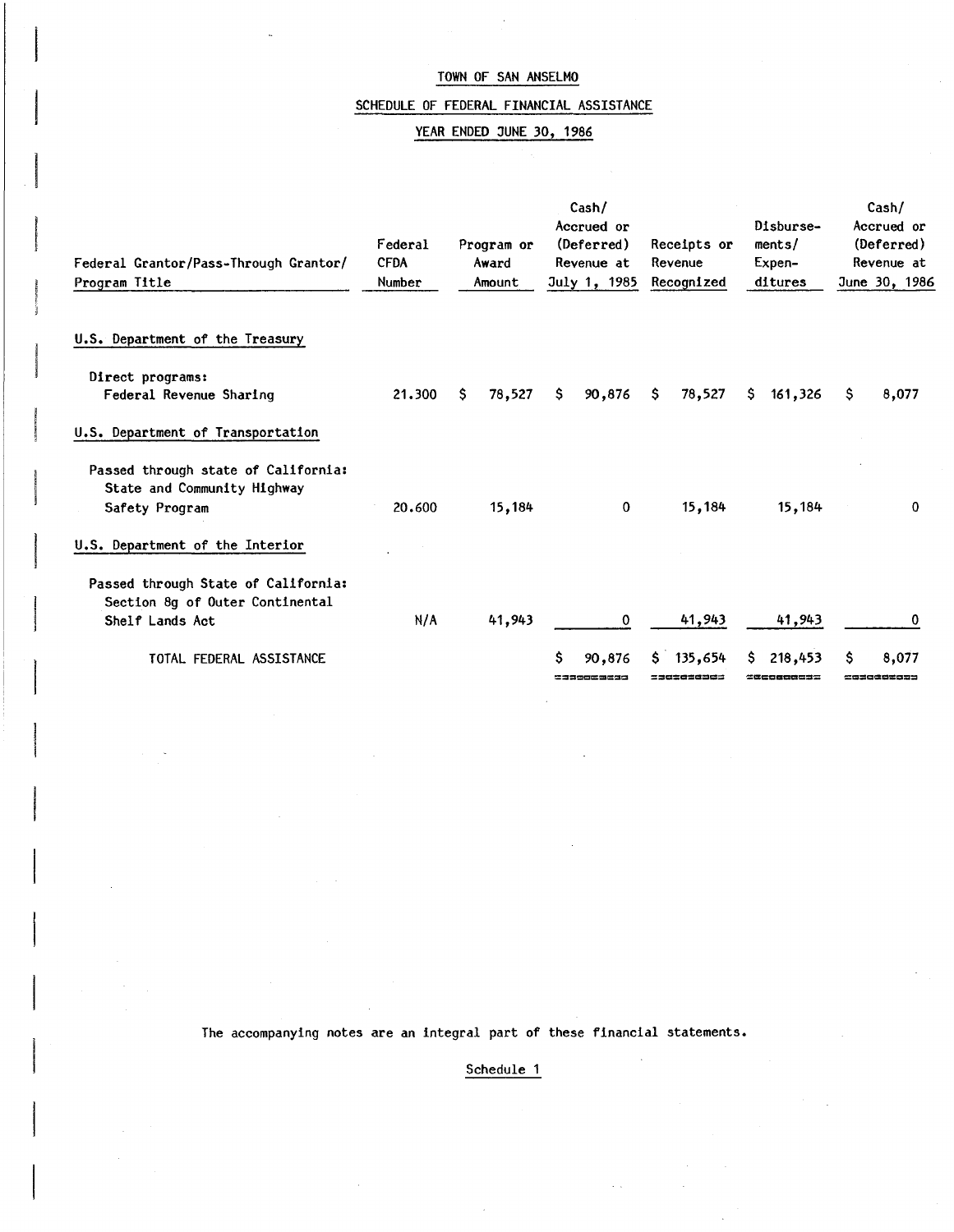## NOTE 1 - SIGNIFICANT ACCOUNTING POLICIES:

#### Basis of Presentation - Fund Accounting:

The accounts of the Town of San Anselmo (Town) are organized on the basis of funds and account groups, each of which is considered a separate accounting entity. The operations of each fund are accounted for with a senarate set of self-balancing accounts that comprise its assets, separate set of self-balancing accounts that comprise liabilities, fund equity, revenues, and expenditures, or expenses, as appropriate. Government resources are allocated to and accounted for in individual funds based upon the purposes for which they are to be spent and the means by which spending activities are controlled. The various funds the means by which spending activities are controlled. are grouped in the financial statements as follows:

#### Governmental Funds:

General Fund - The General Fund is the general operating fund of the Town. It is used to account for all financial resources except those required to be accounted for in another fund.

Special Revenue Funds - Special Revenue Funds are used to account for the proceeds of specific revenue sources (other than special assessments), that are legally restricted to expenditures for specified purposes.

#### Proprietary Fund:

Internal Service Fund - The Internal Service fund is used to account for the financing of the Town's self-insurance activities provided by one department to other departments of the Town, on a cost-reimbursement basis.

#### Account Groups:

General Fixed Assets Account Group - This group of accounts is established to account for recorded fixed assets of the Town.

General Long-Term Debt Account Group - This group of accounts is established<br>to account for all long-term obligations, including insurance claim to account for all long-term obligations, including insurance liabilities, capital leases and vested compensation of the Town.

#### Modified Accrual Basis of Accounting:

The several funds of the Town are accounted for using the modified<br>all hasis of accounting, under the modified accrual basis of accrual basis of accounting. Under the modified accrual basis accounting, revenues are recognized when they become both "measurable" and "available" to finance expenditures of the current period.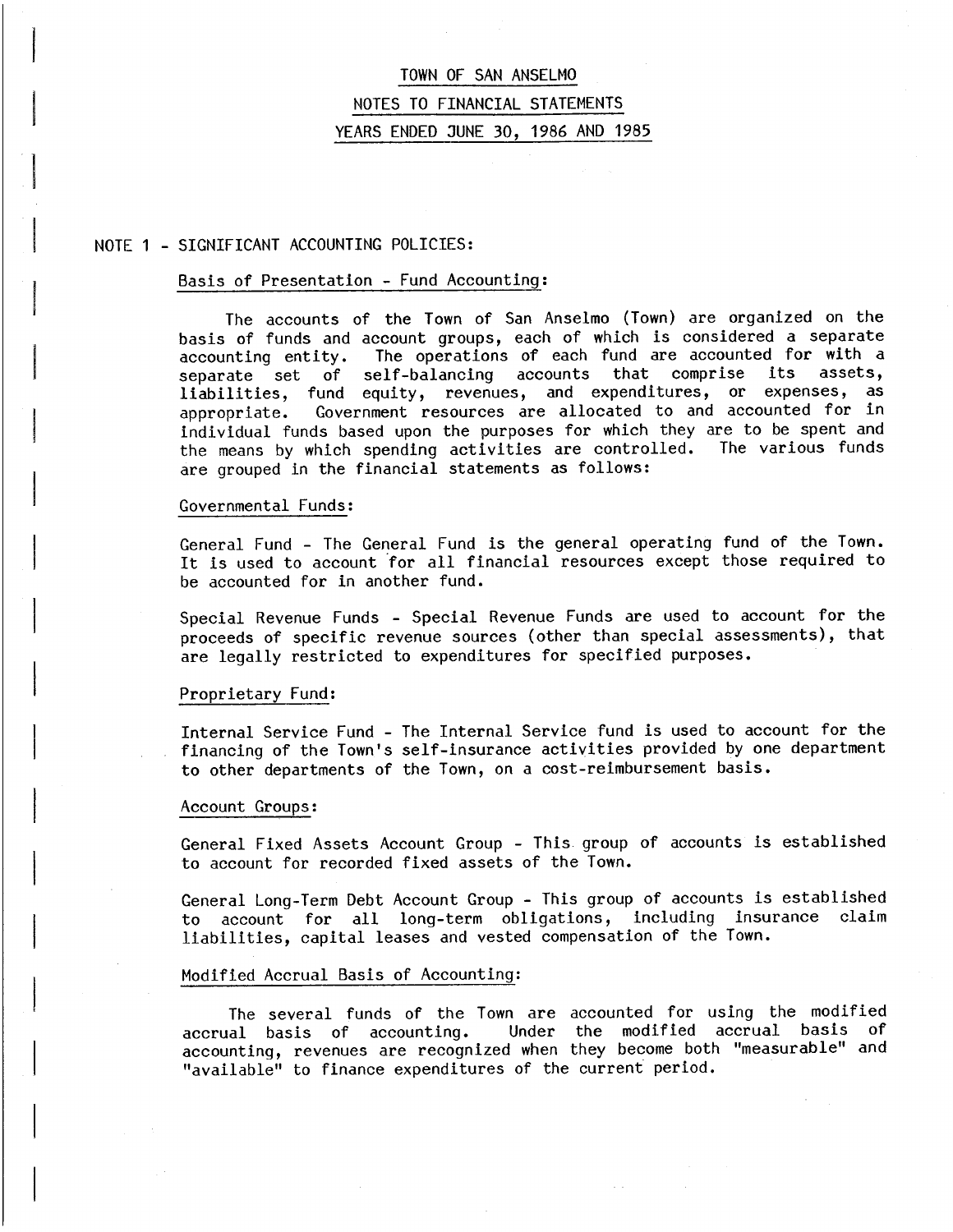#### NOTE 1 - SIGNIFICANT ACCOUNTING POLICIES: (Continued)

Expenditures are generally recognized under the modified accrual basis of accounting when the related liability is incurred. Exceptions to this general rule include: (1) accumulated unpaid vacation, sick pay, and other employee amounts which are not accrued in the general fund until currently payable; (2) inventories of materials and supplies which are considered expenditures when purchased; and (3) prepaid flood insurance which is considered an expenditure when purchased.

#### General Fixed Assets:

The Town inventoried its general fixed assets during the 1961-1962 fiscal year at values based principally on appraisals.

General fixed assets subsequently purchased have been recorded as expenditures in the general fund at the time of purchase. Such assets are capitalized at cost in' the general fixed assets group of accounts except for certain improvements other than buildings, including roads, bridges, curbs and gutters, streets and sidewalks, drainage systems, and lighting systems. Gifts or contributions are recorded in general fixed assets at fair market value at the time received.

The Town's policy is to record as a fixed asset all land and any equipment of significant value having a utility which extends three years or longer.

No depreciation has been provided on general fixed assets.

A summary of changes in general fixed assets follow:

|                                                                                       | Balance<br>July 1, 1985       | Additions | Deletions | Balance<br>June 30, 1986                   |
|---------------------------------------------------------------------------------------|-------------------------------|-----------|-----------|--------------------------------------------|
| Land<br>Buildings and improvements 2,764,642<br>Equipment<br>Equipment-lease purchase | 750,511<br>612,875<br>107,048 | \$23,648  |           | 750,511<br>2,764,642<br>636,523<br>107,048 |
| Total                                                                                 | \$4,235,076                   | \$23,648  |           | \$4,258,724                                |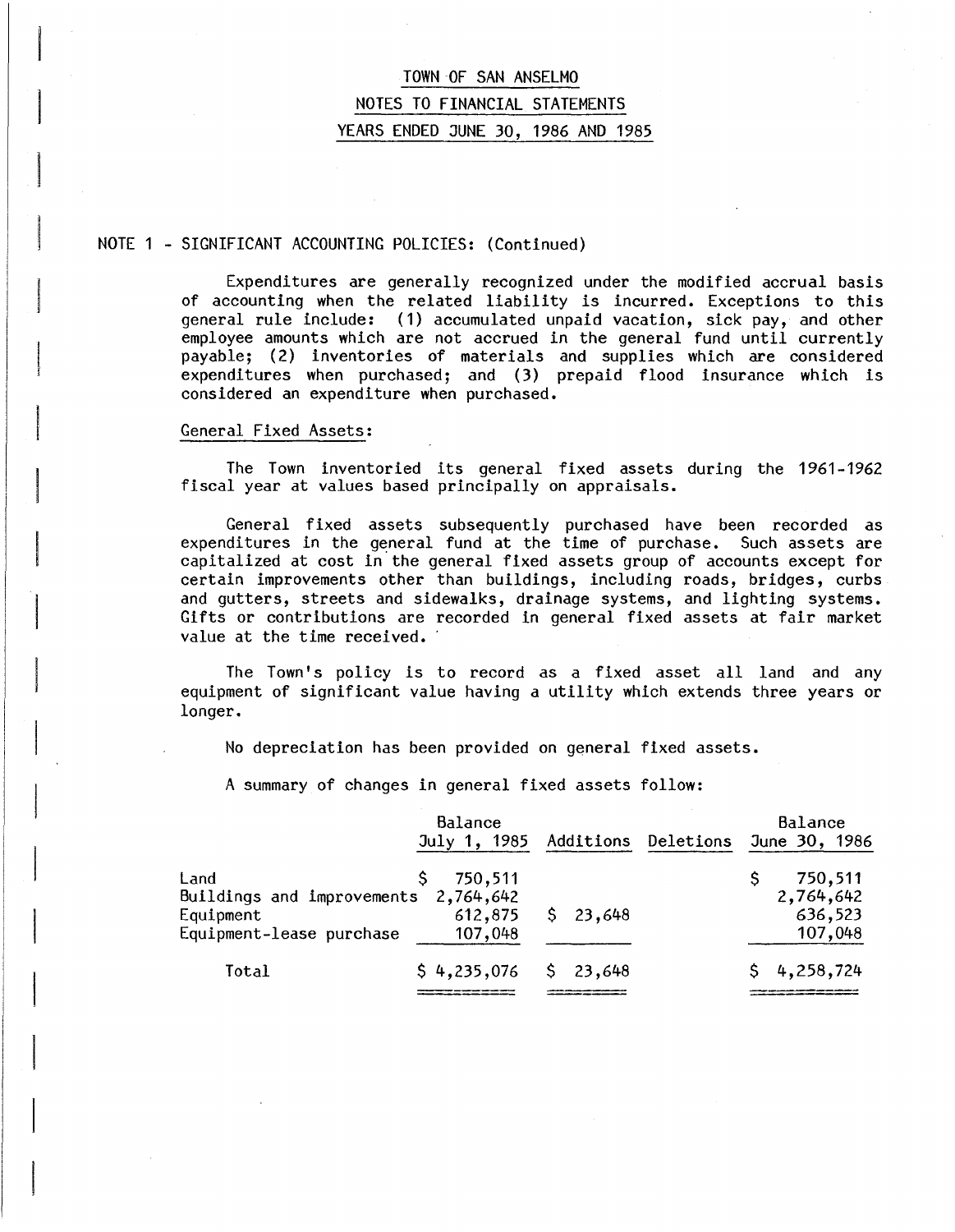## NOTE 1 - SIGNIFICANT ACCOUNTING POLICIES: (Continued)

#### Retirement Plan:

Substantially all Town employees are members of the Public Employee's Retirement System, administered by the State of California, to which contributions are made by both the Town and employees. The total pension expense recognized by the Town for the fiscal years ended June 30, 1986 and 1985 were approximately \$144,383 and \$132,006 respectively. At June 30, 1986 the amount of unfunded liability, if any, was not available from the plan administrator.

#### Total Columns on Combined Statements:

Total columns on the combined statements are captioned "Memorandum Only" to indicate that they are presented only to facilitate financial analysis. Data in these columns does not present financial position, results of operations, or changes in financial position in conformity with generally accepted accounting principles nor is such data comparable to a consolidation. Interfund eliminations have not been made in the aggregation of this data.

#### NOTE 2 - PROJECT ASSESSMENT RECEIVABLES:

Project assessment receivables represents the balances due from<br>property owners for the Laurel Avenue Reconstruction and the Reconstruction and the Millbrae/Westgate/Cypress Reconstruction projects. These amounts are secured by the related property and are collected via real property taxes. The amounts are due over a period of 10 years in equal semi-annual installments with interest charges on the unpaid balances at the rate of seven percent per annum. At their discretion, property owners may retire their obligations prematurely by paying off their respective remaining balances.

The amounts included under Project Assessment Receivables are fully reserved until they are paid or the current installments become due. At that time the related amounts are removed from the asset and reserve accounts and are recognized as revenue.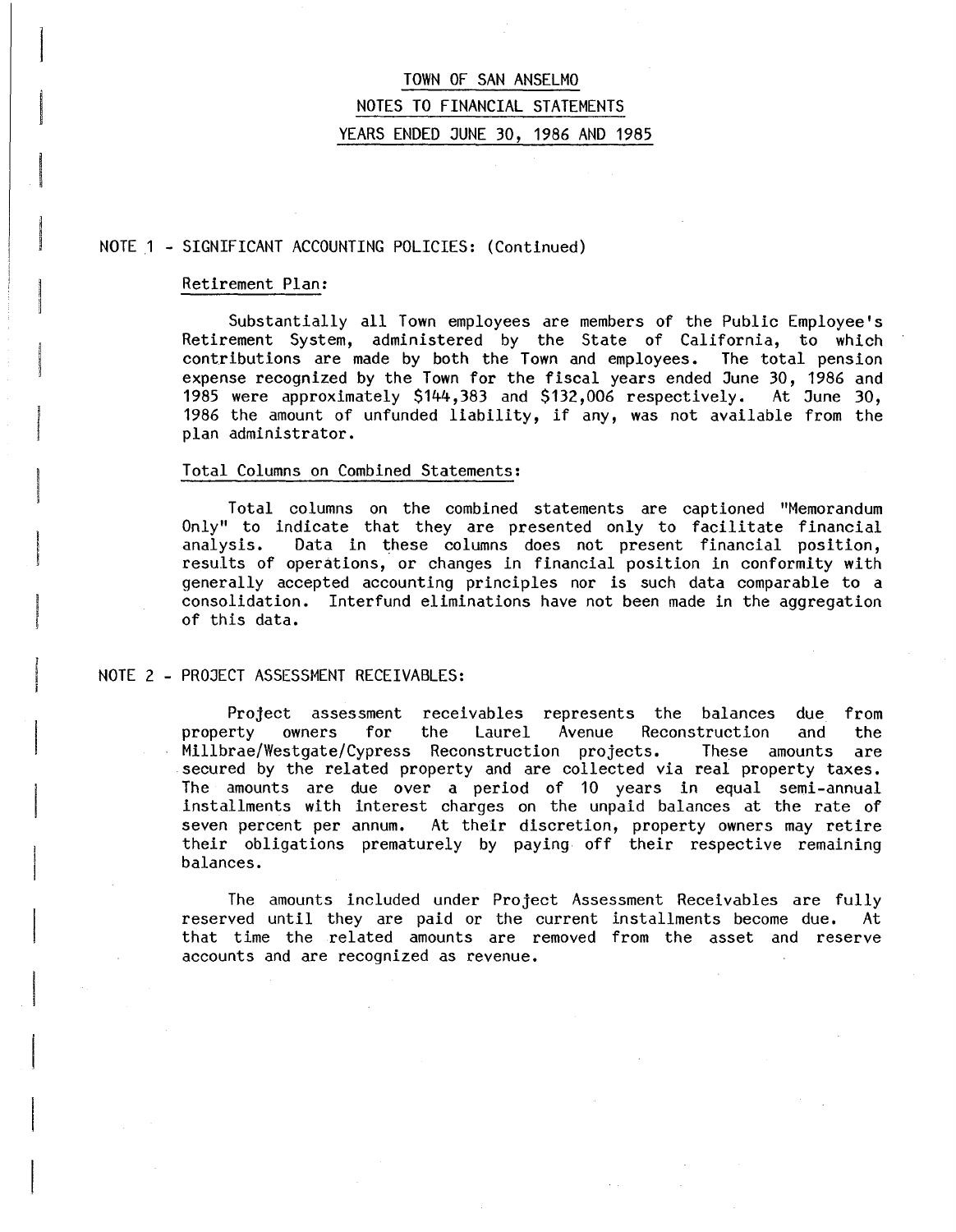#### NOTE 3 - PREPAID FLOOD INSURANCE:

Prepaid flood insurance represents the unexpired portions of flood insurance at June 30, 1986 and 1985. The insured property consists of the City Hall, Library, and Fire Station buildings and contents.

#### NOTE 4 - LEASE COMMITMENTS:

At June 30, 1986, the Town was obligated to make annual payments under lease purchase agreements of \$52,284. Annual payments, included in capital lease obligations, are due as follows:

| 1986-87 | \$28,264 |
|---------|----------|
| 1987-88 | 24,020   |
|         | \$52,284 |

#### NOTE 5 - AGREEMENT WITH SLEEPY HOLLOW FIRE PROTECTION DISTRICT:

Effective July 1, 1980 the Town entered into an agreement with the Sleepy Hollow Fire Protection District under which the services of the Town's Fire Department are furnished the District. The agreement expires in twenty-five years and requires the District to pay 23% of the Town Fire Department's budgeted labor cost, including benefits and excluding CETA or like funding.

#### NOTE 6 - ROSS VALLEY FIRE SERVICE:

Effective July 1, 1982, the Town and the Town of Fairfax (Fairfax) entered into a Joint Powers Agreement creating the Ross Valley Fire Service (RVFS). The RVFS is to provide fire protection, emergency medical and related services within the respective territories of Fairfax and the Town (including Sleepy Hollow, see Note 5).

Effective July 1, 1982, all personnel of the Fire Departments of Fairfax and the Town were transferred to RVFS. The Agreement requires that the town make monthly contributions to RVFS of \$86,203 and \$79,281 in 1986 and 1985, respectively.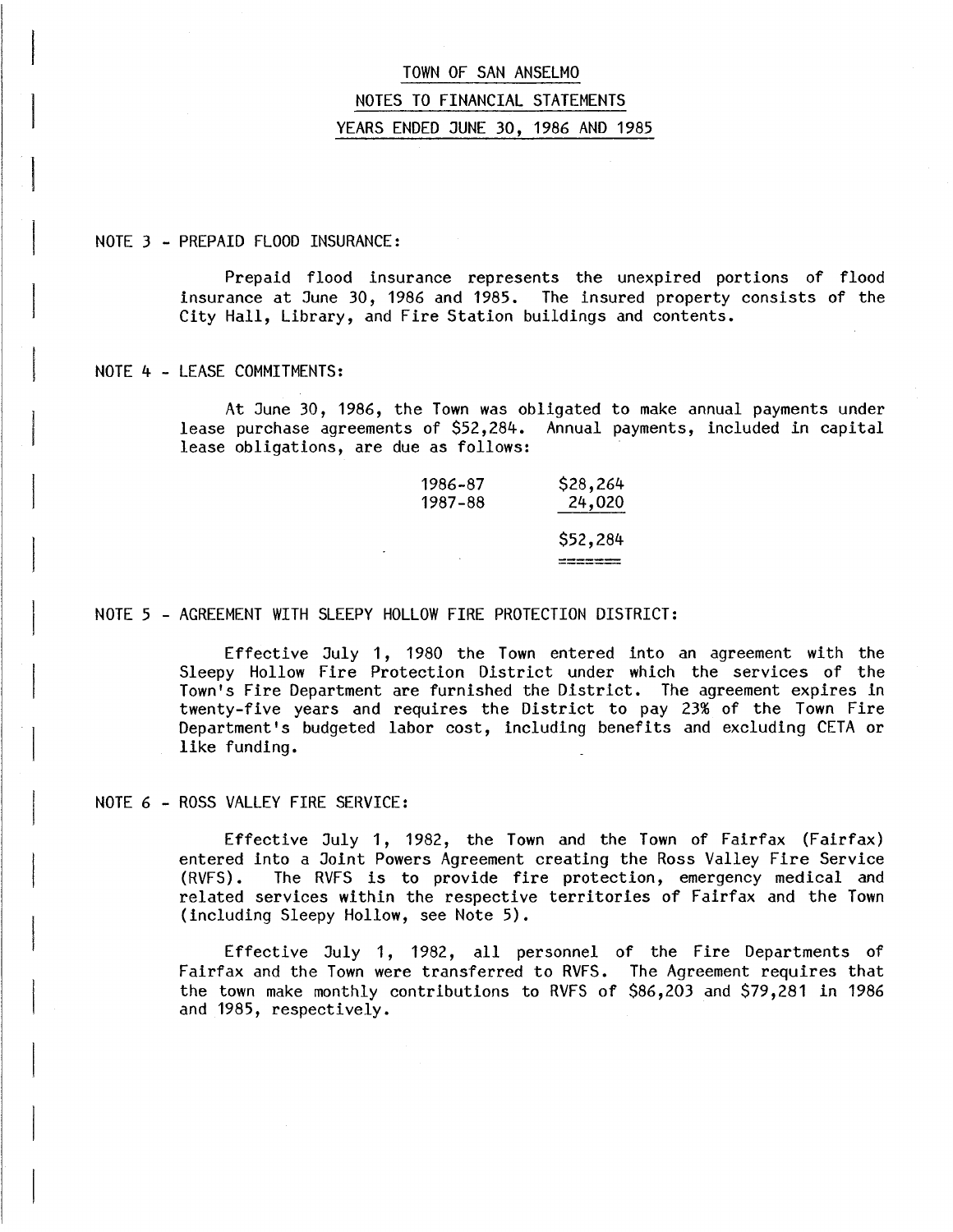#### NOTE 7 - BUDGET AND ACTUAL EXPENDITURE COMPARISON:

Commitments made by the Town of San Anselmo to make expenditures at a future date take the form of purchase orders or contracts. These commitments are recorded as encumbrances, and are reported as reservations of fund balances since they do not represent expenditures or liabilities.

The Town adopts its budget as a means of controlling both expenditures and encumbrances. Therefore, the result of operations in comparison to the formally adopted budget (Exhibit C) includes both expenditures and adopted budget (Exhibit C) includes both expenditures encumbrances.

A reconciliation of total expenditures and encumbrances as shown in Exhibit C to total expenditures as shown in Exhibit B follows:

|                                              | General<br>Fund | Special<br>Revenue Funds | Total<br>(Memorandum<br>0nly) |
|----------------------------------------------|-----------------|--------------------------|-------------------------------|
| Expenditures and Encumbrances,<br>Exhibit C  | \$3,995,391     | \$171,146                | \$4,166,537                   |
| Encumbrances outstanding at<br>June 30, 1985 | 222,081         |                          | 222,081                       |
| Encumbrances cancelled                       | (64, 300)       |                          | (64,300)                      |
| Encumbrances outstanding at<br>June 30, 1986 | (30, 578)       |                          | (30, 578)                     |
| Total expenditures,<br>Exhibit B             | \$4,122,594     | \$171,146                | \$4,293,740                   |

#### NOTE 8 - PRIOR PERIOD ADJUSTMENT:

During the year ended June 30, 1986 a general long-term debt account group was created to account for the long-term obligations of the Town which are not payable out of currently available resources. Certain long-term obligations were previously accounted for in the governmental funds of the Town, specifically capital lease obligations, and an accumulated deficit payable to a joint powers authority which provides insurance coverage for the Town (See Note 13).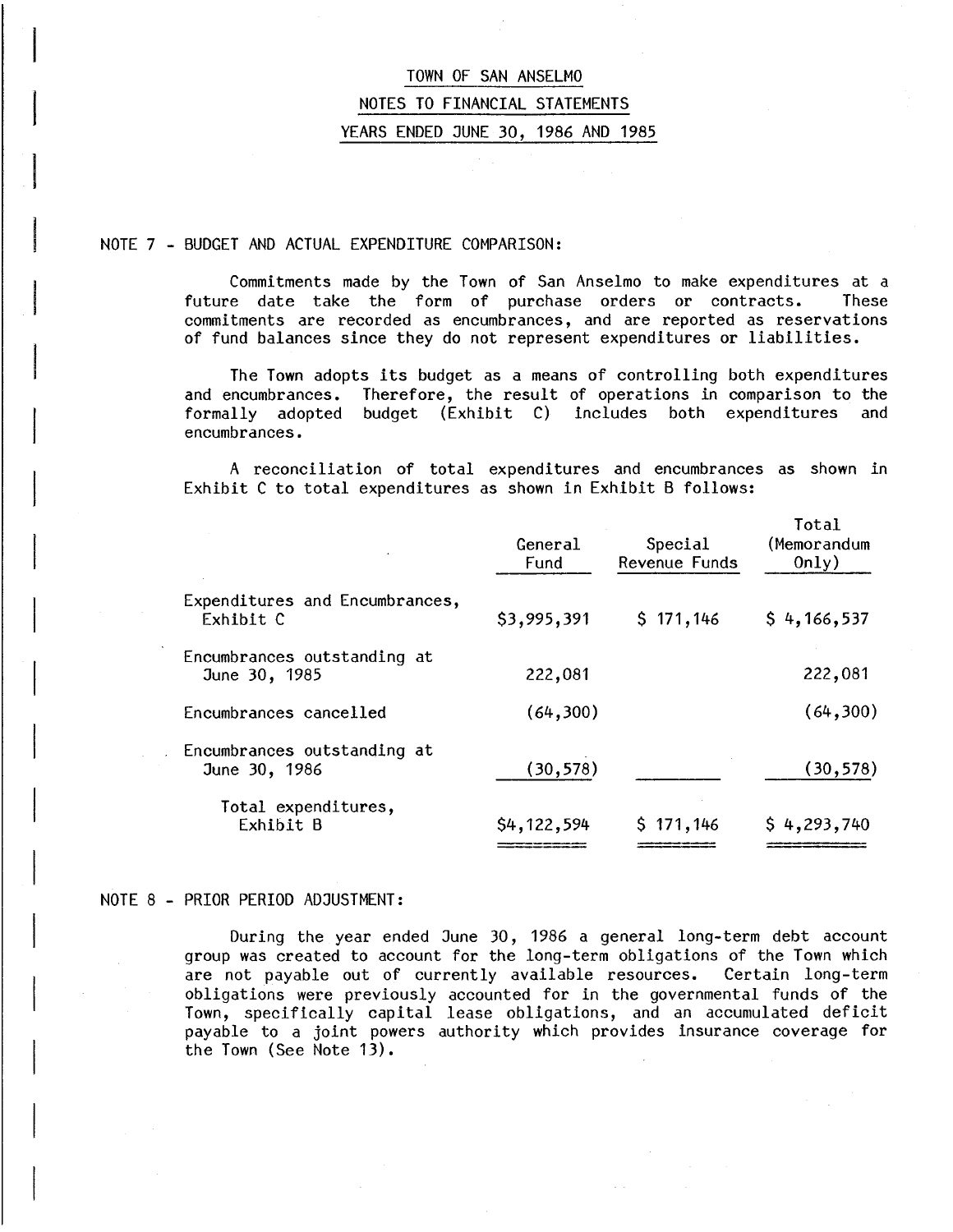## NOTE 8 - PRIOR PERIOD ADJUSTMENT: (Continued)

Additionally, prior periods have been restated to include cash held by the Town under a deferred compensation plan on behalf of Town employees. (See Note 11 for additional details regarding the plan.)

The effect of these restatements follow:

|                                                                                                                     |    | General<br>Fund | Special<br>Revenue<br>Funds | Agency<br>Fund |    | Totals<br>(Memorandum<br>0nly) |
|---------------------------------------------------------------------------------------------------------------------|----|-----------------|-----------------------------|----------------|----|--------------------------------|
| Fund equity, $6/30/84$ , as<br>originally stated                                                                    | Ŝ. |                 | 536,189 \$232,449           | $-0-$          | Ŝ. | 768,638                        |
| To reclassify capital lease<br>obligations                                                                          |    |                 | 58,858                      |                |    | 58,858                         |
| Fund equity $6/30/84$ , as<br>restated                                                                              |    | 536,189         | 291,307                     |                |    | 827,496                        |
| Excess (deficiency) of revenues<br>over (under) expenditures,<br>year ended June 30, 1985 - as<br>originally stated |    | 10,957          | (69, 127)                   |                |    | (58, 170)                      |
| To reclassify capital lease and<br>insurance deficit obligations                                                    |    |                 | 130, 195 (12, 856)          |                |    | 117,339                        |
| Excess (deficiency) of revenues<br>over (under) expenditures,<br>year ended June 30, 1985 - as<br>restated          |    |                 | 141, 152 (81, 983)          |                |    | 59,169                         |
| Decrease in reserves                                                                                                |    | (3, 445)        |                             |                |    | (3, 445)                       |
| To record deferred compensation<br>plan balances                                                                    |    |                 |                             | \$267,855      |    | 267,855                        |
| Fund balance June 30, 1985 -<br>as restated                                                                         |    | 673,896         | \$209,324                   | \$267,855      |    | \$1,151,075                    |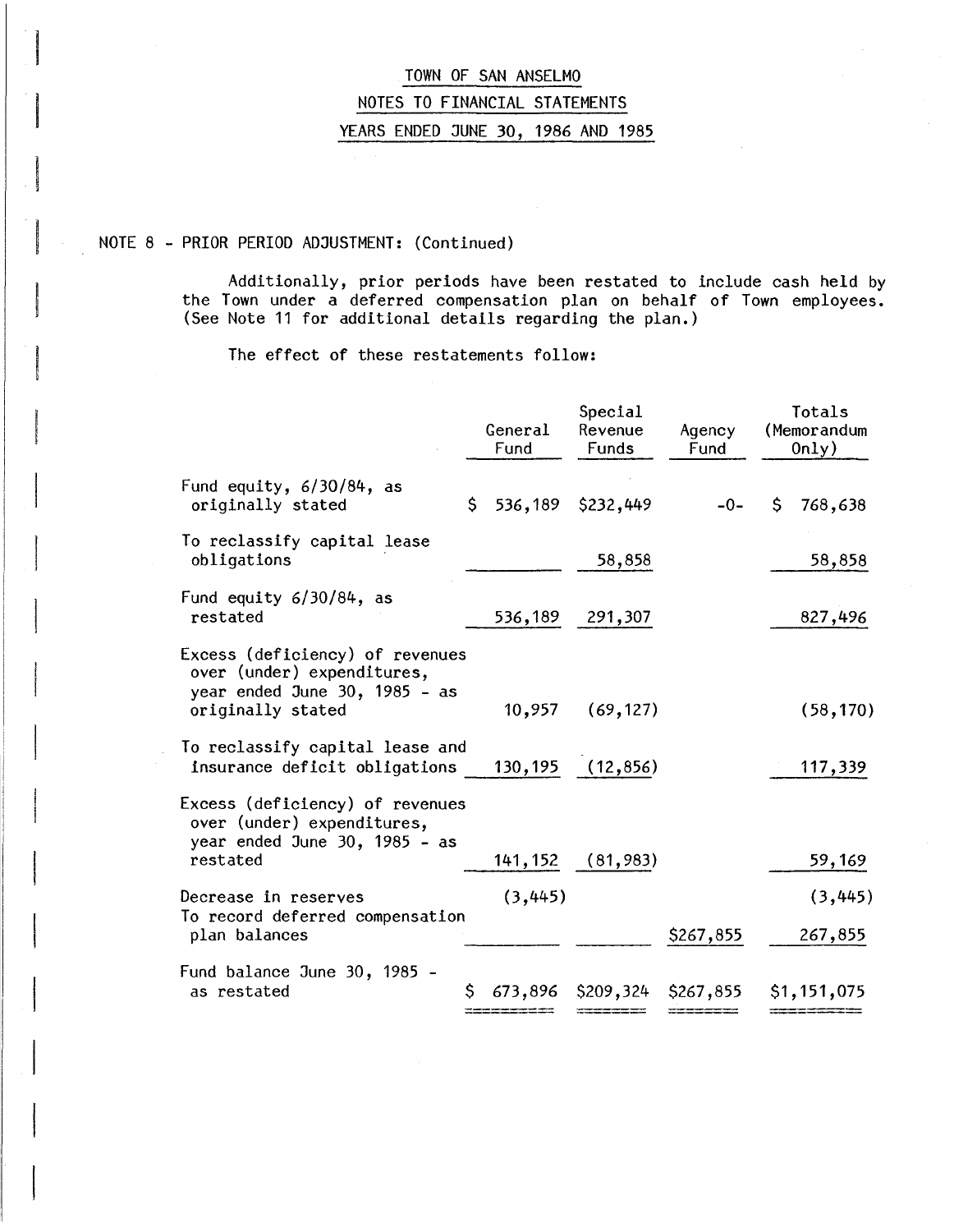## NOTE 9 - GENERAL LONG-TERM DEBT:

The following is a summary of changes in long-term debt for the year ended June 30, 1986:

|                                 | Balance at<br>July 1, 1985 | Additions    | Retirements | Balance at<br>June 30, 1986 |
|---------------------------------|----------------------------|--------------|-------------|-----------------------------|
| Capital lease<br>obligations    | \$77,719                   |              | \$25,435    | \$52,284                    |
| Compensated absences<br>payable | 87,836                     | \$.<br>3,908 |             | 91,744                      |
| Insurance claims<br>payable     | 98,725                     | 156,275      |             | 255,000                     |
|                                 | \$264,280                  | \$160,183    | \$25,435    | \$399,028                   |
|                                 |                            |              |             |                             |

#### NOTE 10 - EXCESS OF EXPENDITURES OVER APPROPRIATIONS:

The following funds had an excess of actual expenditures and encumbrances over appropriations for the year ended June 30, 1986:

|                        | Excess  |
|------------------------|---------|
| General fund           | \$4,261 |
| Isabel Cook renovation | 12,133  |
| Equipment replacement  | 19,270  |
| Open Space             | 6,789   |
| P.0.S.T.               | 14,580  |
| Library                | 4,440   |
| Calendars              | 4,042   |
| 1986 Storm             | 80,990  |

In most of the above funds sufficient revenue or operating transfers in was received to cover the excess expenditures.

## NOTE 11 - DEFICIT FUND BALANCE:

The 1986 Storm fund had a deficit fund balance of \$14,990 at June 30, 1986. This deficit is expected to be recovered through storm relief grants in future years.